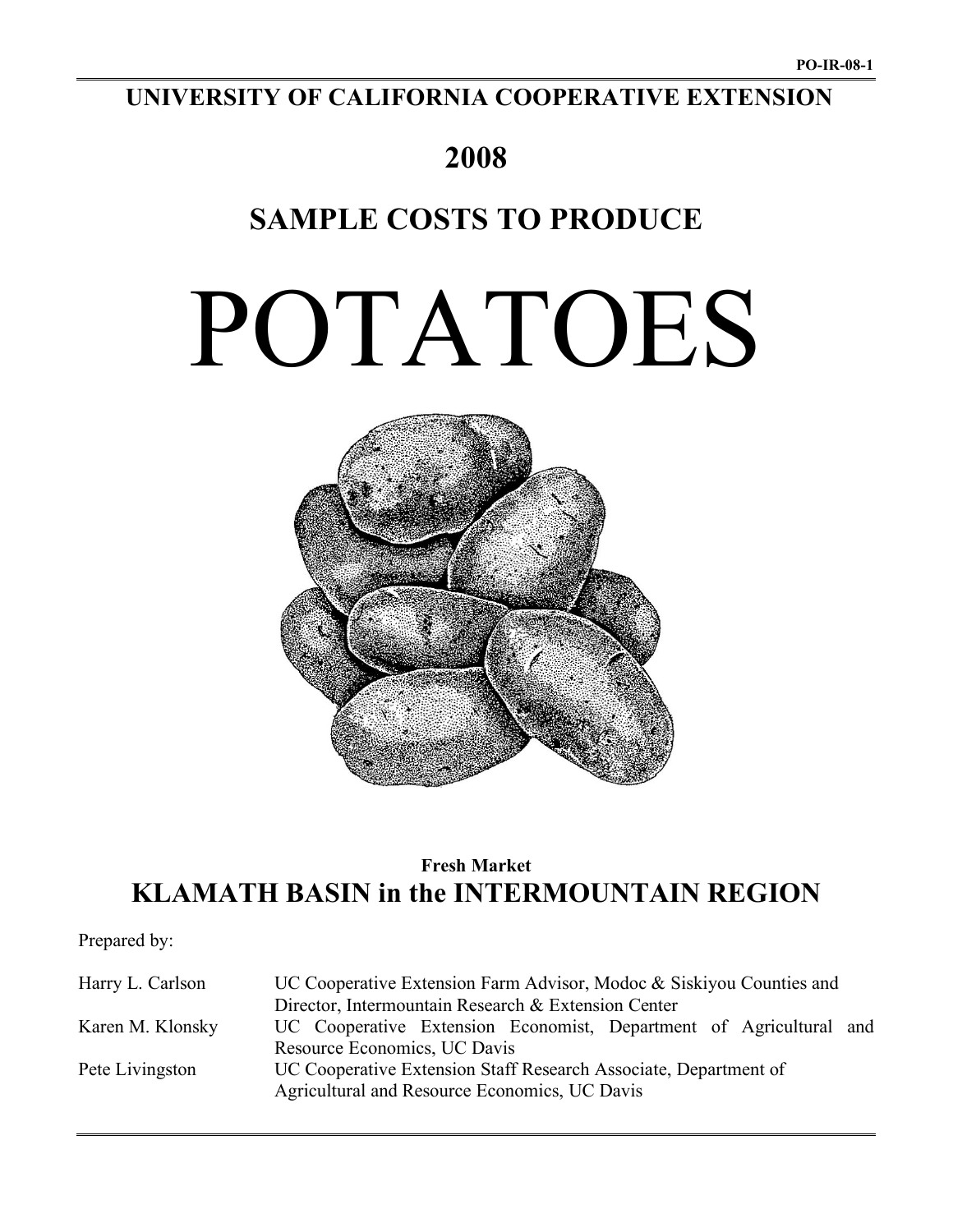#### INTRODUCTION

The sample costs to produce fresh market potatoes in the Tulelake Basin of the Intermountain Region are presented in this study. The study is intended as a guide only, and can be used in making production decisions, determining potential returns, preparing budgets and evaluating production loans. The practices described are based on production procedures considered typical for this crop and area but will not apply to every situation. Sample costs for labor, materials, equipment, and custom services are based on current figures. A "*Your Costs*" column in Tables 1 and 2 is provided for you to enter your costs.

The hypothetical farm operation, production practices, overhead, and calculations are described under the assumptions. For additional information or explanation of calculations used in the study call the Department of Agricultural and Resource Economics, University of California, Davis, California, 530- 752-2414 or the Intermountain Research and Extension Center, 530-667-5117.

#### STUDY CONTENTS

|                                                                        | 2  |
|------------------------------------------------------------------------|----|
|                                                                        | 3  |
|                                                                        | 3  |
|                                                                        | 6  |
|                                                                        | 7  |
|                                                                        | 8  |
|                                                                        |    |
|                                                                        |    |
|                                                                        |    |
| Table 4. WHOLE FARM EQUIPMENT, INVESTMENT, AND BUSINESS OVERHEAD COSTS | 14 |
|                                                                        |    |
| Table 6.                                                               |    |
|                                                                        |    |
| Table 8                                                                | 18 |
|                                                                        |    |

Sample Cost of Production studies for many commodities are available and can be requested through the Department of Agricultural and Resource Economics, UC Davis, 530-752-1517. Current and some archived studies can be obtained from selected county UC Cooperative Extension offices or downloaded from the department website http://coststudies.ucdavis.edu.

The University of California does not discriminate in any of its policies, procedures or practices. The university is an affirmative action/equal opportunity employer.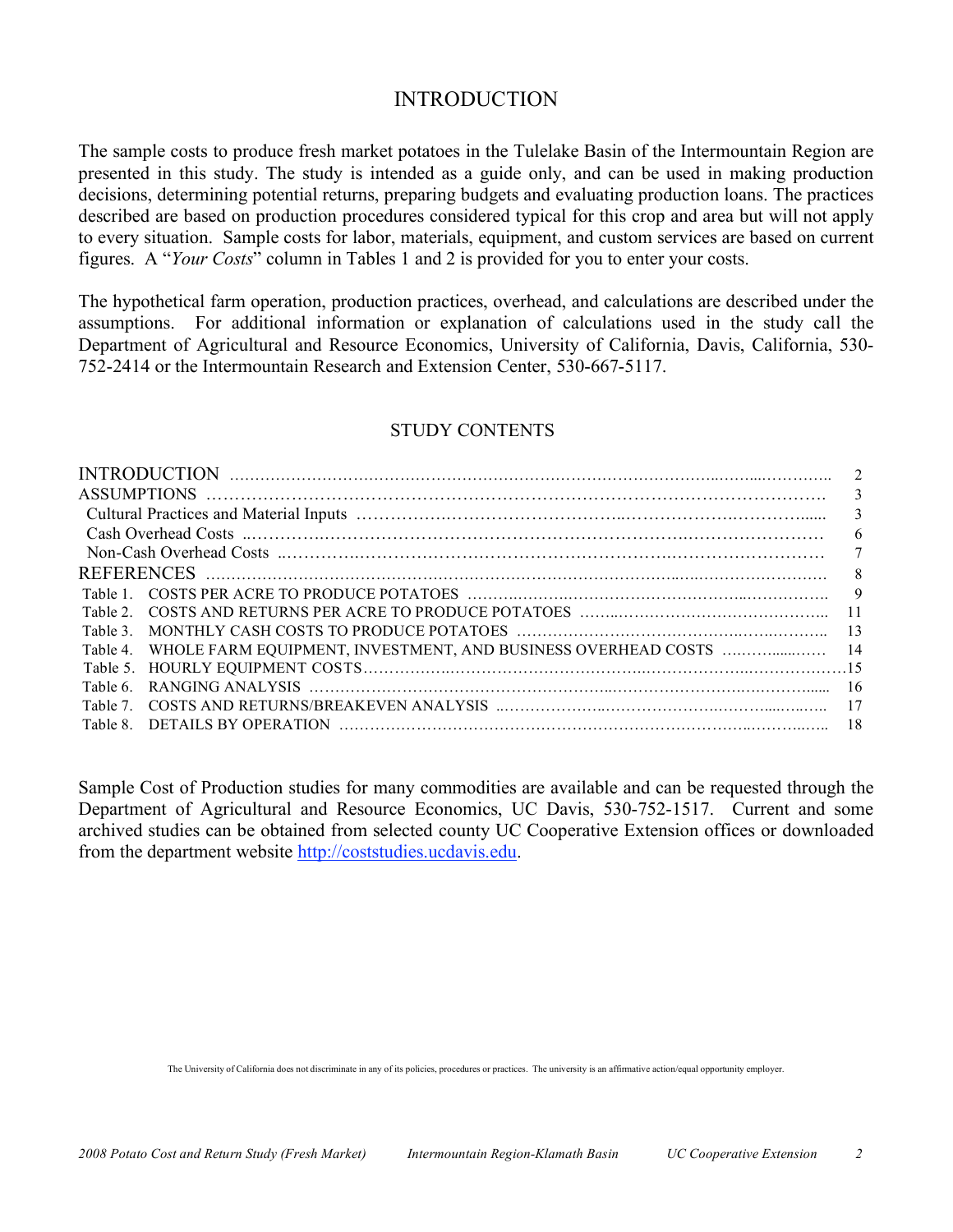## ASSUMPTIONS

The following assumptions pertain to sample costs to produce potatoes for the fresh market in the Klamath Basin of the Intermountain Region. Practices described should not be considered recommendations by the University of California, but represent production procedures considered typical for this crop and area. Some of the costs and practices may not be applicable to your situation or used during every production year. Other practices not indicated may be needed. Cultural practices and costs to produce potatoes will vary by grower and region, and can be significant. The practices and inputs used in this cost study serve as a sample or guide, only. The costs are presented on an annual, per acre basis. **The use of trade names in this report does not constitute an endorsement or recommendation by the University of California nor is any criticism implied by omission of other similar products.**

**Farm**. This report is based on a hypothetical 1,500 acre farm. Potatoes are grown on 250 acres of which the grower owns 30% of the potato acreage and rents the other 70%. The whole 1,500 acre farm has 50 acres (10 owned acres and 40 rented acres) are roads, irrigation systems, farmstead, and unused or unusable land. Typically, a grower with this amount of potato acreage will have several non-adjacent fields and the cultural practices will probably vary among fields. Additionally, extra costs may be involved for moving equipment between fields, but are not included in this study. Other crops that might be grown in rotation with the potatoes include onions, small grains, alfalfa, and horseradish. In this report, practices completed on less than 100% of the acres are denoted as a percentage of the total potato crop acreage.

Owned potato land normally ranges from \$3,000 to \$4,000 per acre. This study uses a value of \$3,500 per acre or \$3,646 per producing acre. In this study only 30% of the land is owned by the grower.

Rented land in this region range between \$180 to \$350 per are with surface water attached to the land, but the water is not paid for by the landowner. The cost of the water is borne by the grower renting the land. A rental price of \$300 per acre is used in this study or \$313 per producing acre.

#### CULTURAL PRACTICES AND MATERIAL INPUTS

**Land Preparation**. It is assumed that the ground planted to the potato crop is coming out rotation of another crop. It is also assumed that 80% of the acreage will need the proceeding crop residue chopped to start ground preparations in the fall before planting. A heavy disc is then used to start incorporating residue into the soil and performs the operation 1.5 times on the fields. Only 25% of the ground is ripped, but that ground is ripped 1.5 times. The fields are set with a solid set of sprinklers. When the ground is dry enough 25% of the acres are rotospiked and a pesticide, Vapam, is injected into the soil. The last fall operation is made in October with gypsum spread on 25% of the fields by a custom operator.

Beginning in April a quarter of the potato ground is chiseled followed by Rotospiking the remaining 75% of the land that had not been done in the fall. During the rotospike operation Vapam is applied also, but on only 65% of the same acres.

**Irrigation**. Irrigation begins in September with of 2.0 acre-inches of water sprinkled on 30% of the acres of the potato fields. Growers will place a portable pump with a diesel engine and fuel tank along a canal. With the pump end situated in the canal a solid set of sprinkler pipes is placed in the furrows and only put up on the beds to plant and cultivate once during the growing season. Potatoes are irrigated for four months after planting. A total of 23.0 acre-inches of water are sprinkled on during the growing season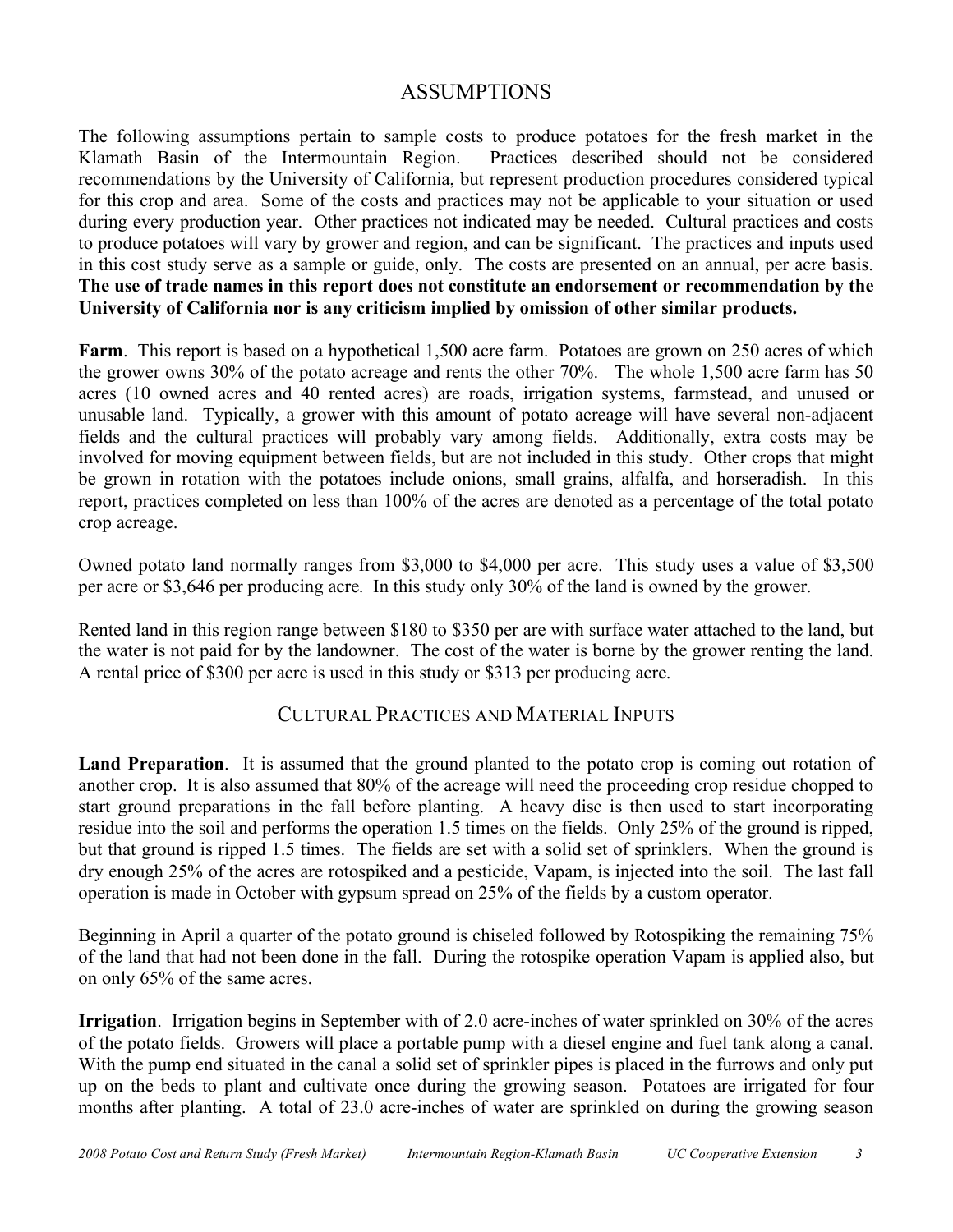and usually apply either fertilizers or pesticides during the irrigations. Potatoes are irrigated during June through August. Prior to harvest all of the pipes are removed from the fields.

**Fertilization**. A mixed preplant fertilizer with other nutrients is custom applied in May. Nitrogen, phosphorus, potassium, zinc, manganese, and copper are put directly into the beds prior to planting. During the growing season calcium nitrate is applied through the sprinklers in June and August.

**Planting**. Potato seeds are cut, treated with a pesticide, and hauled to the grower by custom service for \$3.25 per hundredweight (cwt). An additional fungicide, such as Quadris is often applied in the seed furrow at planting. Potatoes are planted in 36 inch-beds at a rate of 18 cwt per acre by the grower.

**Pest Management.** The pesticides and rates mentioned in this cost study are listed in UC *Integrated Pest Management Guidelines, Potato.* For more information on pest identification, monitoring, and management visit the UC IPM website at www.ipm.ucdavis.edu. Written recommendations are required for many pesticides, and are made by licensed pest control advisors. For information on pesticide use permits, contact the local county agricultural commissioner's office.

After planting, all treatments of potatoes using pesticides are made by either chemigation (pesticides and/or fertilizers applied through the irrigation water) or by airplane. Some pesticides and fertilizers are mixed and applied together during the same irrigation. Most pesticides are applied to a portion of the potato acreage.

*Weeds*. A single cultivation occurs soon after the potatoes are planted in May. Chemigation of herbicides starts in June using Prowl and Outlook on 25% of the acreage and the combination of Sencor and Matrix used on 100 % of the acreage.

*Insects and nematodes.* Control of insects also begins with a chemigation in June with Vydate applied on 30% of the acreage. The last two insecticide treatments consist of Monitor to control worms and aphids sprayed by aircraft over 90% of the acreage each time. The first application is made in July and the last is made in August.

*Diseases.* The most problematic pests of potatoes are diseases. Control begins with Ridomil Gold Bravo combined with a June irrigation over 90% of the acres. In July the potatoes are chemigated again with two separate applications of Endura for white mold control and a third treatment of Ridomil Gold Bravo in the irrigation water. The Ridomil Gold Bravo application is used on 90% of the crop. The final disease management sprays are put on by two separate aircraft applications of Dithane and Bravo for early blight control, both applied in August prior to harvest.

**Growth Regulator and Desiccant**. A growth regulator, Royal MH-30, is used to prevent sprouting in storage and is applied in August by aircraft over 85% of the acreage. Later in September a desiccant is used to dry out the remaining plant tops. Much of the above-ground vegetative matter dries out with crop maturity or killing fall frosts, but Reglone is applied by aircraft on 50% of the acreage to help harvesting by drying out remaining growth.

**Harvest.** After sprinkler pipe removal the beds and vines are flattened by a roller and vines cut. A windrower is then used to dig and place two rows of potatoes on top of the two nearest un-dug rows. The potatoes are then harvested with a large horsepower tractor pulling a two-row digger and deposited in a 20 foot, 15-22 ton bottom-conveyor belt truck for transport to storage. Because the harvester digs two rows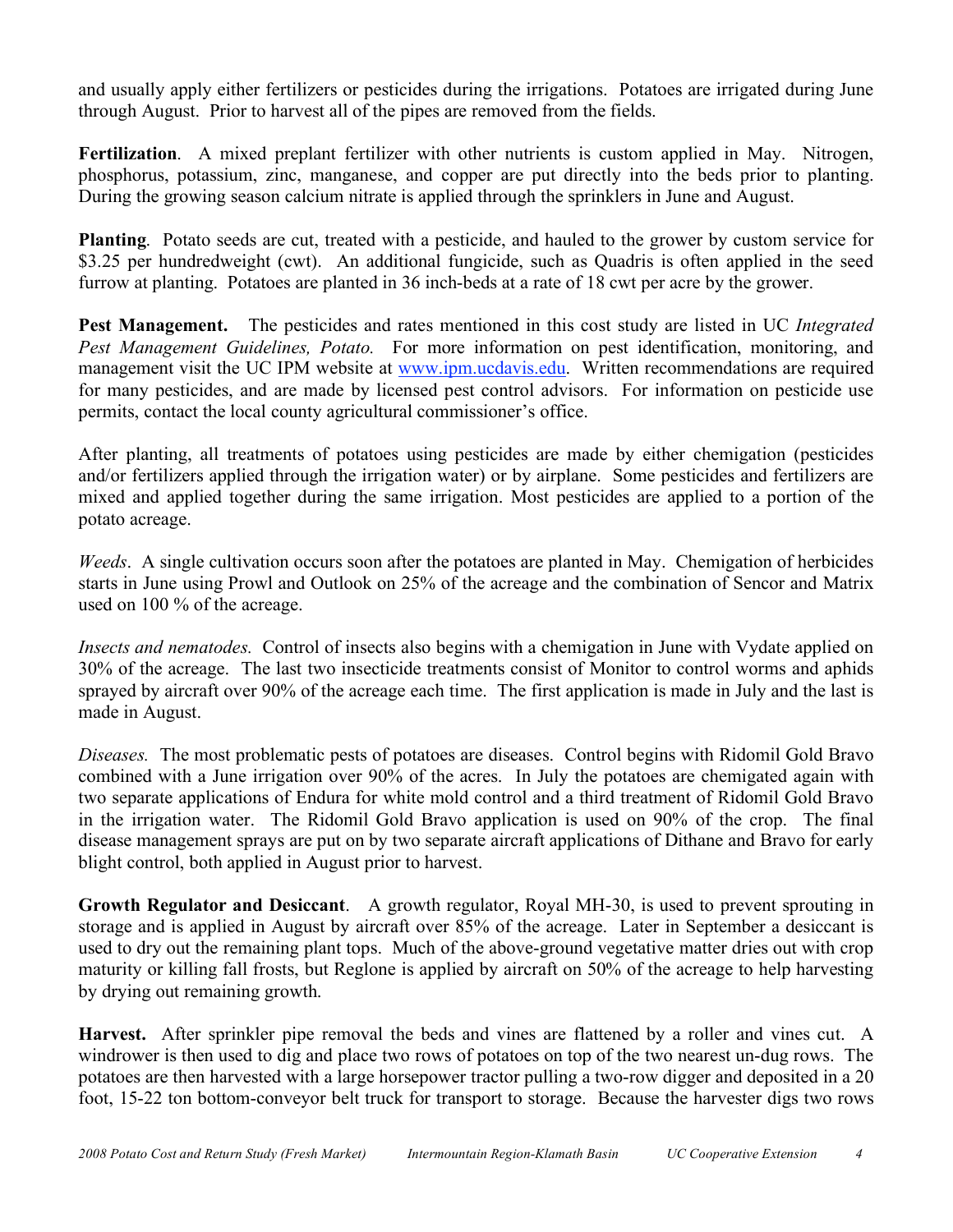and picks up the other two rows that the windrower placed on the un-dug rows the two-row digger is actually harvesting four rows with each pass.

Growers may choose to own harvesting equipment, purchased either new or used, or hire a custom harvester. Many factors are important in deciding which harvesting option a grower uses. These considerations and appropriate method of analysis are discussed in *"Acquiring Alfalfa Hay Harvest Equipment: A Financial Analysis of Alternatives".*

**Transportation and Storage.** Once the trucks are loaded in the field they are tarped before they are driven to the storage shed. Hauling potatoes from the field to the storage sheds is assumed to be 15 miles roundtrip.

Once at the sheds trucks are unload by the conveyer belt running the length of the truck bed into a large holding tub. These special tubs allow for faster unloading of the trucks and movement into the storage shed. It is assumed in this study that the grower does not own the storage facility, though many do. The current cost of storing the potato in this study \$0.40 per cwt annually. Most potatoes are stored in the sheds for only four months. During storage the potatoes are treated to prevent sprouting and the grower is charged \$0.16 per cwt.

**Yields**. The crop yield used in this study is 500 cwt per acre. Yields have varied over the years in the Tulelake Basin of the Intermountain Region and are shown in Table A.

**Returns**. The county averages for the last five years are shown in Table A. The table also includes the average price in the Tulelake Irrigation District during 2002 through 2006. A selling price of \$7.00 per cwt of fresh market potato is used to estimate income.

| Table A. Average Tulelake potato yields and price |  |  |  |
|---------------------------------------------------|--|--|--|
|                                                   |  |  |  |

| Potatoes - (Fresh Market) | Acres | Yields         | Price         |  |
|---------------------------|-------|----------------|---------------|--|
| --- Year ---              |       | $-Cwt/Accre -$ | $-$ S/Cwt $-$ |  |
| 2002                      | 4,535 | 550            | \$7.30        |  |
| 2003                      | 3,600 | 450            | \$5.57        |  |
| 2004                      | 3,890 | 520            | \$5.18        |  |
| 2005                      | 2,936 | 475            | \$8.67        |  |
| 2006                      | 3,483 | 500            | \$8.16        |  |
| 5 Year Average            | 3,689 | 499            | \$6.98        |  |

Source: Tulelake Irrigation District, 2002-2006.

**Assessments**. Under a state marketing order a mandatory assessment fee is collected and administered by the California Potato Research Advisory Board (CPRAB). This assessment of \$0.01 per cwt pays for potato research in California.

**Risk**. Risks associated with potato production are not assigned a production cost. While this study makes an effort to model a production system based on typical, real world practices, it cannot fully represent financial, agronomic and market risks which affect the profitability and economic viability of potato production.

**Labor**. Labor rates of \$19.14 per hour for machine operators and \$12.51 for non-machine workers includes payroll overhead of 39%. The basic hourly wages are \$13.77 for machine operators and \$9.00 for non-machine labor. The overhead includes the employers' share of federal and California state payroll taxes, workers' compensation insurance for field crops (code 0171), and a percentage for other possible benefits. Workers' compensation insurance costs will vary among growers, but for this study the cost is based upon the average industry final rate as of January 1, 2008 (California Department of Insurance). Labor for operations involving machinery are 20% higher than the operation time given in Table 1 and 4 to account for the extra labor involved in equipment set up, moving, maintenance, work breaks, and field repair.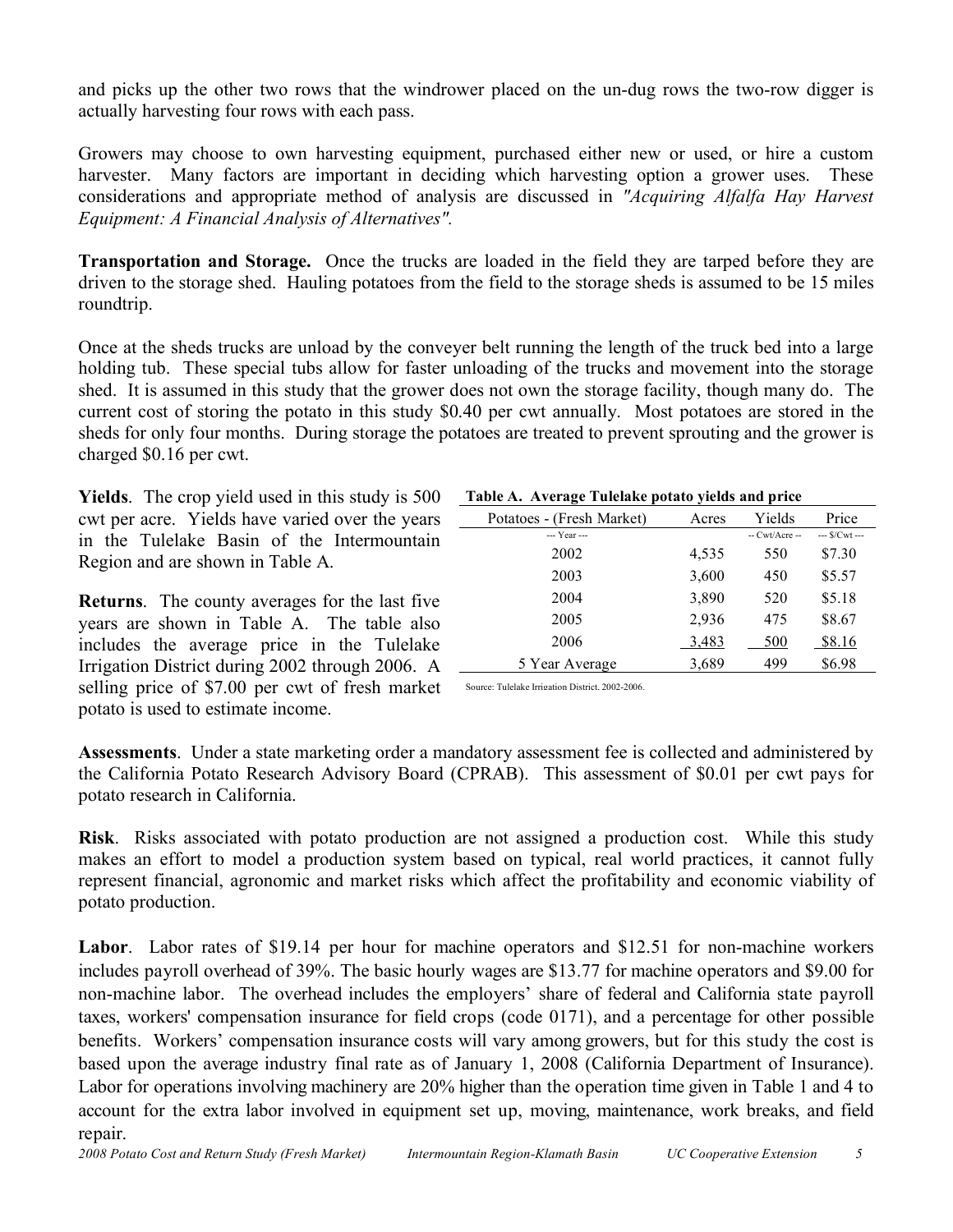## **Cash Overhead**

**Cash Overhead**. Cash overhead consists of various cash expenses paid out during the year that are assigned to the whole farm and not to a particular operation. These costs include property taxes, interest on operating capital, office expense, liability and property insurance, rents, and investment repairs. Cash overhead costs are included in Tables 1, 2, 3 and 4.

*Equipment Operating Costs*. Repair costs are based on purchase price, annual hours of use, total hours of life, and repair coefficients formulated by American Society of Agricultural Engineers (ASAE). Fuel and lubrication costs are also determined by ASAE equations based on maximum power-take-off (PTO) horsepower, and fuel type. Prices for on-farm delivery of diesel and gasoline are \$2.30 and \$2.80 per gallon, respectively. Fuel costs are derived from American Automobile Association (AAA) and Energy Information Administration (EIA) 2008 monthly data. The cost includes a 2% local sales tax on diesel fuel and 8% sales tax on gasoline. Gasoline also includes federal and state excise tax, which are refundable for on-farm use when filing your income tax. The fuel, lube, and repair cost per acre for each operation in Table 1 are determined by multiplying the total hourly operating cost in Table 6 for each piece of equipment used for the selected operation by the hours per acre. Tractor time is 10% higher than implement time for a given operation to account for setup, travel and down time.

*Property Taxes*. Counties charge a base property tax at the rate of 1% on the assessed value of the property including land, equipment, buildings, and improvements. In some counties special assessment districts exist and charge additional taxes on property. For this study, county taxes are calculated as  $1\%$ of the average value of the property. Average value equals new cost plus salvage value divided by 2 on a per acre basis. Land value is assumed to remain unchanged.

*Interest on Operating Capital.* Interest on operating capital is based on cash operating costs and is calculated monthly until harvest at a nominal rate of 8.75% per year. It is assumed that all cash operations are financed. A nominal interest rate is the typical market cost of borrowed funds. Any postharvest costs of operations are discounted back to the harvest month using a negative interest charge.

*Insurance.* Insurance for farm investments varies depending on the assets included and the amount of coverage. Property insurance provides coverage for property loss and is charged at 0.740% of the average value of the assets over their useful life. Liability insurance covers accidents on the farm and costs \$1,305 for the entire farm or \$0.87 per acre.

*Office Expense.* Office and business expenses are estimated at \$12.00 per acre. These expenses include office supplies, telephones, bookkeeping, accounting and legal fees, road maintenance, and miscellaneous business expenses.

*Rent.* Cash rents range from \$180 to \$300 per producing acre. The grower in this study rents 175 acres of which 149 are producing or planted acres and the grower pays \$275 per rented producing acre to the landlord. The rent cost is charged to the rented potato land (175 acres) at \$323 per producing acre. The non-producing acres are roads, irrigation system, and equipment yard.

*Investment Repairs.* Annual cash maintenance or repair costs are associated with investments under noncash overhead. Repairs to the fuel tanks and pumps, shop building, shop tools, irrigations system, tool carrier, and fuel wagon are calculated at 10% of new cost distributed over the investment life.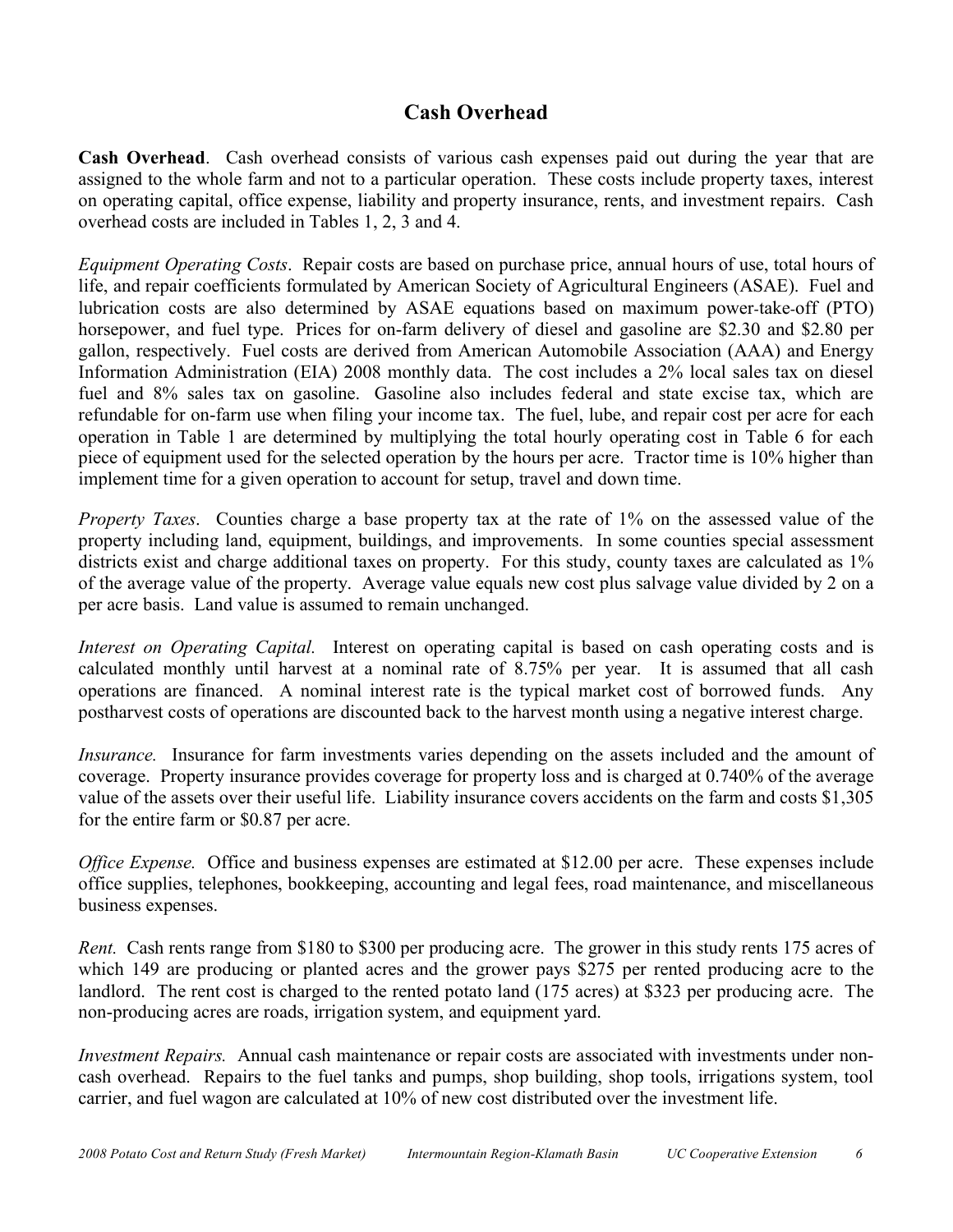### **Non-Cash Overhead Costs**

Non-cash overhead is calculated as the capital recovery cost for equipment and other farm investments. This study shows the current purchase price for new equipment and then adjusts the potato to 40% of new cost to indicate a mix of new and used equipment. Annual ownership costs for equipment and investments are shown in Tables 1, 2, and 4 as the capital recovery cost on an annual per acre basis.

*Capital Recovery Costs*. Capital recovery cost is the annual depreciation and interest costs for a capital investment. It is the amount of money required each year to recover the difference between the purchase price and salvage value (unrecovered capital). Put another way, it is equivalent to the annual payment on a loan for the investment with the down payment equal to the discounted salvage value. This is a more complex method of calculating ownership costs than straight-line depreciation and opportunity costs, but more accurately represents the annual costs of ownership because it takes the time value of money into account (Boehlje and Eidman). The calculation for the annual capital recovery costs is as follows:

$$
\left[\left(\text{Purchase} - \text{Salvage}\right) \times \left(\text{Recovery}\right)\right] + \left[\text{Salvage} \times \text{Interest}\right]
$$

Í *Salvage Value*. Salvage value is an estimate of the remaining value of an investment at the end of its useful life. For farm machinery (tractors and implements) the remaining value is a percentage of the new cost of the investment (Boehlje and Eidman). The percent remaining value is calculated from equations developed by the American Society of Agricultural Engineers (ASAE) based on equipment type and years of life. The life in years is estimated by dividing the wearout life, as given by ASAE by the annual hours of use in this operation. For other investments including irrigation systems, buildings, and miscellaneous equipment, the value at the end of its useful life is zero. The salvage value for land is equal to the purchase price because land does not depreciate. The purchase price and salvage value for certain equipment and investments are shown in Table 5.

*Interest Rate.* The interest rate of 8.75% is used to calculate capital recovery cost is the effective long term interest rate in January 2008. The interest rate is provided by a local farm lending agency and will vary according to risk and amount of loan.

*Equipment***.** Other equipment is listed as investments and are used on the entire farm. The cost of these investments shows up as non-cash cost in tables 1 and 2. Each investment current purchase price, assumed years of life, and other costs are listed in table 4.

**Table Values.** Due to rounding, the totals may be slightly different from the sum of the components.

**Acknowledgements**. The authors appreciate the help provided by those growers and other cooperators who provided information for this study.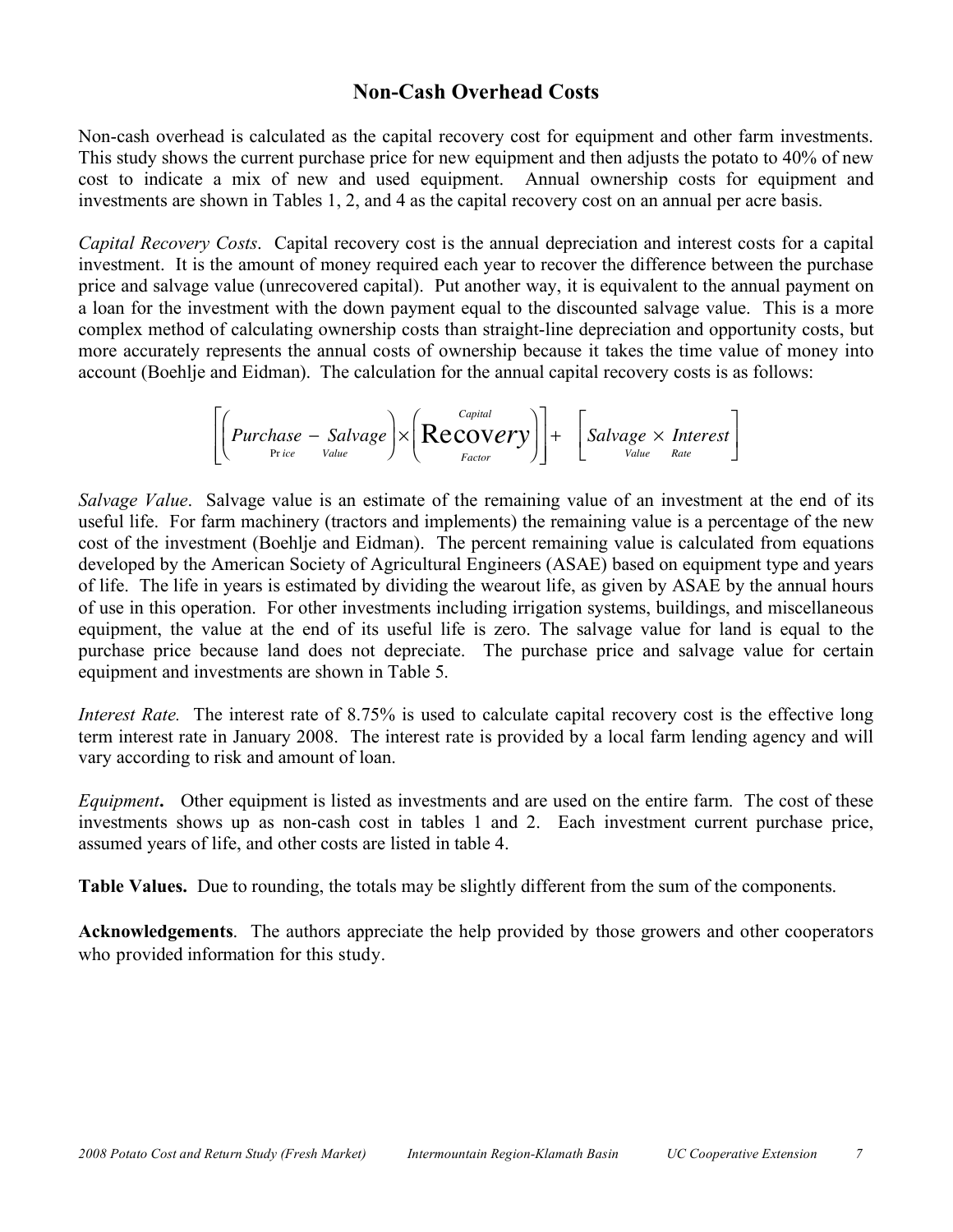## **REFERENCES**

- American Society of Agricultural Engineers. 2002. *American Society of Agricultural Engineers Standards Yearbook*. Russell H. Hahn and Evelyn E. Rosentreter (ed.) St. Joseph, MO. 41st edition.
- Boehlje, Michael D., and Vernon R. Eidman. 1984. *Farm Management*. John Wiley and Sons. New York, NY
- Blank, Steve, Karen Klonsky, Kim Norris, and Steve Orloff. 1992. *Acquiring Alfalfa Hay Equipment: A Financial Analysis of Alternatives*. University of California. Oakland, CA: Giannini Information Series No. 92-1. http://giannini.ucop.edu/InfoSeries/921-HayEquip.pdf. Internet accessed April, 2007.

Tulelake Irrigation District. 2002. 2002 Crop Report.

Tulelake Irrigation District. 2003. 2003 Crop Report.

Tulelake Irrigation District. 2004. 2004 Crop Report.

Tulelake Irrigation District. 2005. 2005 Crop Report.

Tulelake Irrigation District. 2006. 2006 Crop Report.

Integrated Pest Management Education and Publications. 2006. UC IPM Pest Management Guidelines: Potato. In M. L. Flint (ed.) *UC IPM Pest Management Guidelines*. University of California. Division of Agriculture and Natural Resources. Oakland, CA. Publication 3339. http://www.ipm.ucdavis.edu/IPMPROJECT/pestmgmt.html#PMG. Internet accessed March, 2007.

Statewide Integrated Pest Management Project. 1992. *Integrated Pest Management for Potato*. Second Edition. University of California. Division of Agriculture and Natural Resources. Oakland, CA: Publication 3280.

For information concerning the above or other University of California publications, contact UC DANR Communications Services at 1-800-994-8849, online at www.ucop.edu, or your local county UC Cooperative Extension office.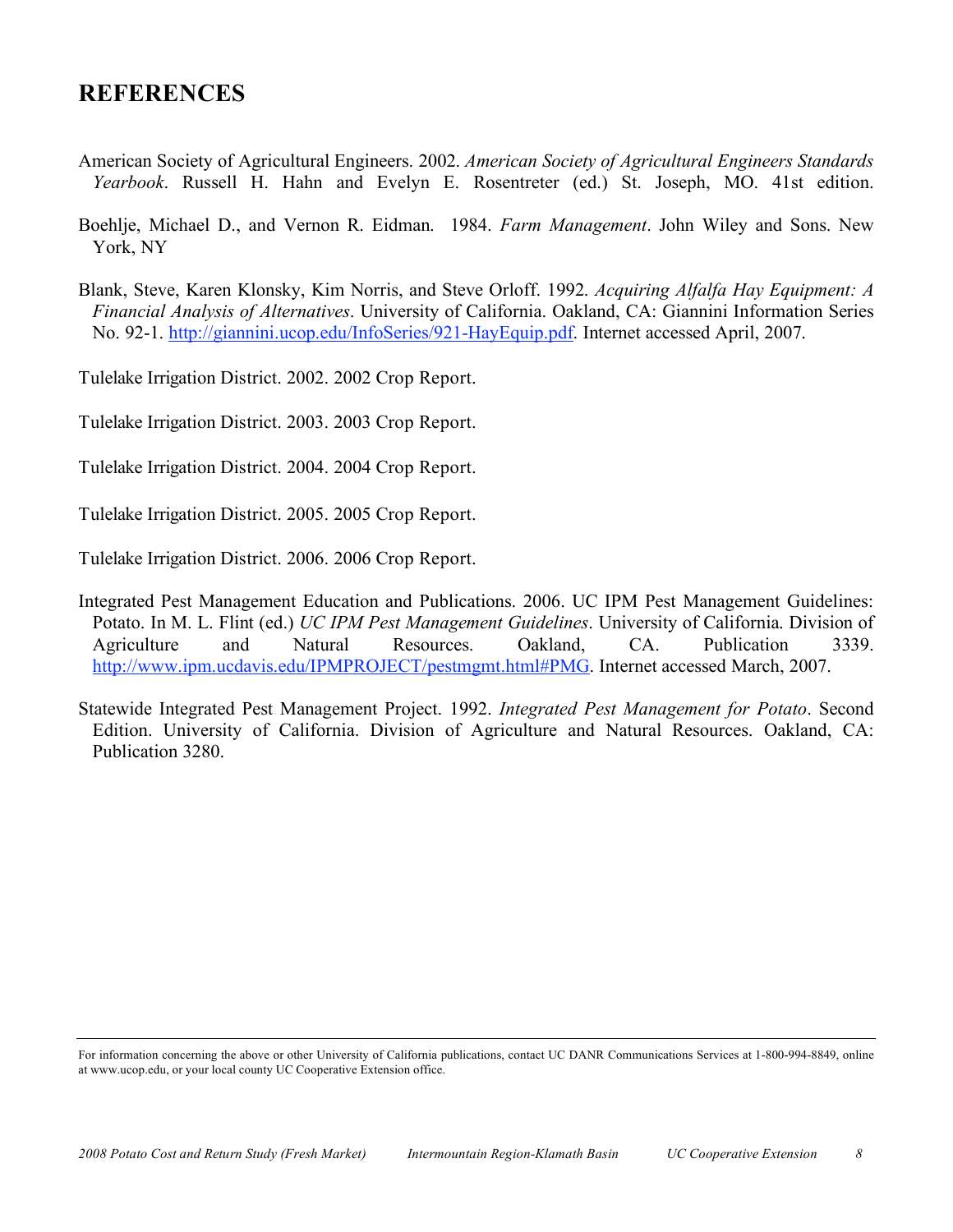#### UC COOPERATIVE EXTENSION Table 1. COSTS PER ACRE TO PRODUCE POTATO KLAMATH BASIN IN THE INTERMOUNTAIN REGION- 2008

| Labor Rate: \$19.14/hr. machine labor<br>\$12.51/hr. non-machine labor |                                                                                |                        | Interest Rate:             | 8.75%<br>Yield per Acre: 500.0 Cwt |                                  |                      |      |
|------------------------------------------------------------------------|--------------------------------------------------------------------------------|------------------------|----------------------------|------------------------------------|----------------------------------|----------------------|------|
|                                                                        | Operation ---------------- Cash and Labor Costs per Acre --------------------- |                        |                            |                                    |                                  |                      |      |
|                                                                        | Time                                                                           |                        | Labor Fuel, Lube           | Material                           | Custom/                          | Total                | Your |
| Operation                                                              | (Hrs/A)                                                                        | Cost                   | & Repairs                  | Cost                               | Rent                             | Cost                 | Cost |
| Preplant:                                                              |                                                                                |                        |                            |                                    |                                  |                      |      |
| Land Preparation: Chop Crop Residue on 80% of Acres                    | 0.15                                                                           | 4                      | 6                          | $\boldsymbol{0}$                   | $\boldsymbol{0}$                 | 10                   |      |
| Land Preparation: Stubble Disc Field 1.5X                              | 0.22                                                                           | 5                      | 10                         | $\boldsymbol{0}$                   | $\boldsymbol{0}$                 | 15                   |      |
| Land Preparation: Rip 1.5X on 25% of Acres                             | 0.10                                                                           | $\mathfrak{2}$         | 5                          | $\theta$                           | $\mathbf{0}$                     | 7                    |      |
| Land Preparation: Pre-irrigate                                         | 0.15                                                                           | $\mathfrak{2}$         | $\mathbf{0}$               | 53                                 | $\boldsymbol{0}$                 | 55                   |      |
| Land Preparation: Rotospike & Vapam 25% of Acre                        | 0.05                                                                           | 1                      | 3                          | $\boldsymbol{0}$                   | $\mathbf{0}$                     | $\overline{4}$       |      |
| Land Preparation: Apply Gypsum on 25% of Acres                         | 0.00                                                                           | $\boldsymbol{0}$       | $\mathbf{0}$               | 12                                 | $\overline{2}$                   | 13                   |      |
| Land Preparation: Chisel 25% of Acres                                  | 0.03                                                                           | 1                      | 1                          | $\boldsymbol{0}$                   | $\mathbf{0}$                     | 2                    |      |
| Land Preparation: Rotospike & Vapam (65%) 75% of Acres                 | 0.16                                                                           | 4                      | 8                          | $\mathbf{0}$                       | $\mathbf{0}$                     | 12                   |      |
| Fertilize Beds                                                         | 0.00                                                                           | $\boldsymbol{0}$       | $\mathbf{0}$               | 416                                | 25                               | 441                  |      |
| TOTAL PREPLANT COSTS                                                   | 0.86                                                                           | 18                     | 33                         | 481                                | 27                               | 559                  |      |
| Cultural:                                                              |                                                                                |                        |                            |                                    |                                  |                      |      |
| <b>Plant Potatoes</b>                                                  | 0.25                                                                           | 6                      | 15                         | 57                                 | 3                                | 81                   |      |
| Weed Control - Cultivate                                               | 0.14                                                                           | 3                      | 5                          | $\boldsymbol{0}$                   | $\boldsymbol{0}$                 | 8                    |      |
| Irrigate & Fertilize                                                   | 2.60                                                                           | 33                     | $\boldsymbol{0}$           | 68                                 | $\boldsymbol{0}$                 | 100                  |      |
| Weed Control - Outlook & Prowl on 25% of Acres                         | 0.50                                                                           | 6                      | $\mathbf{0}$               | 21                                 | $\mathbf{0}$                     | 27                   |      |
| Insect Control - Sencor & Matrix                                       | 0.50                                                                           | 6                      | $\mathbf{0}$               | 39                                 | $\boldsymbol{0}$                 | 45                   |      |
| Disease Control - Ridomil Gold Bravo on 90% of Acres                   | 0.50                                                                           | 6                      | $\mathbf{0}$               | 47                                 | $\mathbf{0}$                     | 54                   |      |
| Irrigate                                                               | 3.58                                                                           | 45                     | $\mathbf{0}$               | 55                                 | $\mathbf{0}$                     | 109                  |      |
| Insect Control - Monitor $2X - 0$ on 90% of Acres                      | 0.00                                                                           | $\boldsymbol{0}$       | $\mathbf{0}$               | 63                                 | 15                               | 79                   |      |
| Disease Control - Endura 2X                                            | 1.16                                                                           | 15                     | $\mathbf{0}$               | 76                                 | $\mathbf{0}$                     | 90                   |      |
| Disease Control - Ridomil Gold Bravo on 90% of Acres                   | 0.58                                                                           | 7                      | $\theta$                   | 49                                 | $\theta$                         | 56                   |      |
| Disease Control - Dithane                                              | 0.00                                                                           | $\boldsymbol{0}$       | $\mathbf{0}$               | 6                                  | 9                                | 15                   |      |
| Disease Control - Bravo                                                | 0.00                                                                           | $\mathbf{0}$           | $\theta$                   | 8                                  | 9                                | 16                   |      |
| Growth Regulator - Royal on 85% of Acres                               | 0.00                                                                           | $\mathbf{0}$           | $\mathbf{0}$               | 52                                 | $\tau$                           | 59                   |      |
| Pickup Truck Use (6 Pickups)                                           | 0.38                                                                           | 26                     | 12                         | $\theta$                           | $\mathbf{0}$                     | 39                   |      |
|                                                                        |                                                                                |                        |                            |                                    |                                  |                      |      |
| ATV Use<br>TOTAL CULTURAL COSTS                                        | 0.19<br>10.38                                                                  | 9<br>162               | 1<br>34                    | $\boldsymbol{0}$<br>550            | $\boldsymbol{0}$<br>43           | 10<br>789            |      |
| Preharvest:                                                            |                                                                                |                        |                            |                                    |                                  |                      |      |
| Desiccant Application 50% Acre                                         | 0.00                                                                           | 0                      | $\boldsymbol{0}$           | 18                                 | 4                                | 22                   |      |
|                                                                        | 2.30                                                                           | 29                     | $\mathbf{0}$               | $\boldsymbol{0}$                   | $\boldsymbol{0}$                 | 29                   |      |
| Take Out Pump & Pipe                                                   |                                                                                |                        | 1                          |                                    |                                  |                      |      |
| Roll Crop<br>TOTAL PREHARVEST COSTS                                    | 0.11<br>2.41                                                                   | $\overline{2}$<br>31   | 1                          | $\overline{0}$<br>18               | $\overline{0}$<br>$\overline{4}$ | $\overline{4}$<br>55 |      |
| Harvest:                                                               |                                                                                |                        |                            |                                    |                                  |                      |      |
| Cut Beds                                                               | 0.14                                                                           | 3                      | 4                          | $\boldsymbol{0}$                   | $\boldsymbol{0}$                 | 7                    |      |
|                                                                        |                                                                                |                        |                            |                                    |                                  |                      |      |
| Dig Potatoes<br><b>Windrow Potatoes</b>                                | 1.00<br>0.67                                                                   | 46<br>15               | 105<br>29                  | $\boldsymbol{0}$<br>$\mathbf{0}$   | $\boldsymbol{0}$<br>$\mathbf{0}$ | 151<br>45            |      |
| <b>Bulk Potatoes</b>                                                   | 3.00                                                                           | 38                     | $\boldsymbol{0}$           | $\mathbf{0}$                       | $\mathbf{0}$                     | 38                   |      |
|                                                                        | 0.50                                                                           |                        | 38                         | $\mathbf{0}$                       | $\mathbf{0}$                     | 84                   |      |
| Haul From Field                                                        |                                                                                | 46                     | $\mathbf{0}$               |                                    |                                  |                      |      |
| Assessments/Fees                                                       | 0.00                                                                           | $\boldsymbol{0}$       |                            | 80<br>$\Omega$                     | $\mathbf{0}$<br>$\theta$         | 80                   |      |
| Elevate & Remove Dirt                                                  | 0.80                                                                           | 18                     | 25                         |                                    |                                  | 44                   |      |
| Holding Tub<br>Store Potatoes In Shed                                  | 0.80<br>0.00                                                                   | 56<br>$\boldsymbol{0}$ | $\tau$<br>$\boldsymbol{0}$ | $\boldsymbol{0}$<br>$\theta$       | $\boldsymbol{0}$<br>200          | 63<br>200            |      |
|                                                                        |                                                                                |                        |                            |                                    |                                  |                      |      |
| Treat For Sprouts on 50% of Acres                                      | 0.10                                                                           |                        | $\boldsymbol{0}$           | 43                                 | $\boldsymbol{0}$                 | 44                   |      |
| TOTAL HARVEST COSTS                                                    | 7.00                                                                           | 223                    | 208                        | 123                                | 200                              | 754                  |      |
| Interest on Operating Capital @ 8.75%                                  |                                                                                |                        |                            |                                    |                                  | 60                   |      |
| TOTAL OPERATING COSTS/ACRE                                             |                                                                                | 435                    | 276                        | 1,171                              | 274                              | 2,216                |      |
| CASH OVERHEAD:                                                         |                                                                                |                        |                            |                                    |                                  |                      |      |
| Liability Insurance                                                    |                                                                                |                        |                            |                                    |                                  | $\mathbf{1}$         |      |
| Office Expense                                                         |                                                                                |                        |                            |                                    |                                  | 12                   |      |
| <b>Field Sanitation</b>                                                |                                                                                |                        |                            |                                    |                                  | 1                    |      |
| Land Rent                                                              |                                                                                |                        |                            |                                    |                                  | 313                  |      |
| Field Supervisor - 2                                                   |                                                                                |                        |                            |                                    |                                  | 55                   |      |
| Irrigation Pipe Rental                                                 |                                                                                |                        |                            |                                    |                                  | 102                  |      |
| Property Taxes                                                         |                                                                                |                        |                            |                                    |                                  | 45                   |      |
| Property Insurance                                                     |                                                                                |                        |                            |                                    |                                  | 33                   |      |
| <b>Investment Repairs</b>                                              |                                                                                |                        |                            |                                    |                                  | $\tau$               |      |
| TOTAL CASH OVERHEAD COSTS                                              |                                                                                |                        |                            |                                    |                                  | 569                  |      |
| TOTAL CASH COSTS/ACRE                                                  |                                                                                |                        |                            |                                    |                                  | 2,785                |      |

*2008 Potato Cost and Return Study (Fresh Market) Intermountain Region-Klamath Basin UC Cooperative Extension 9*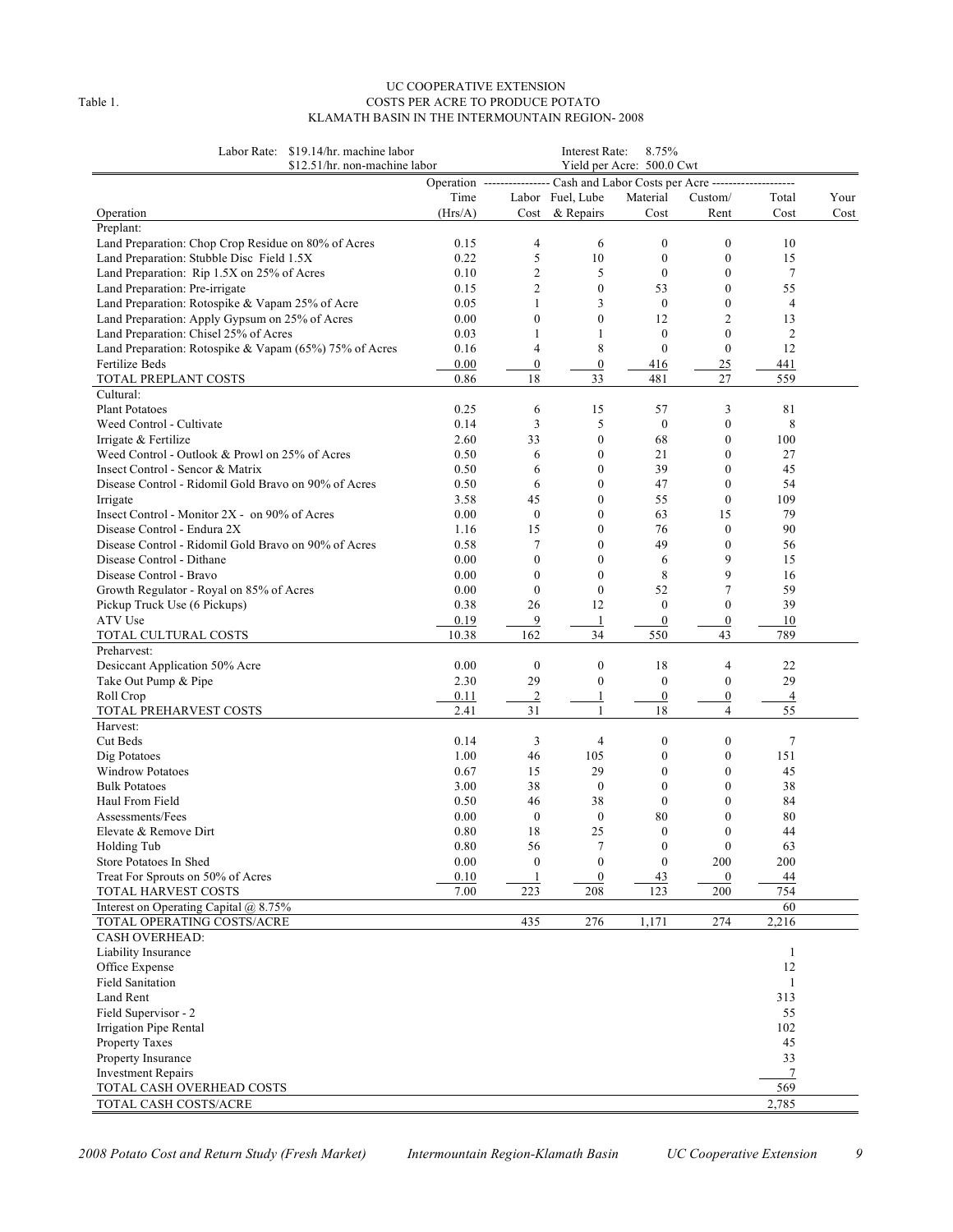#### UC COOPERATIVE EXTENSION

Table 1. continued

| NON-CASH OVERHEAD:            |               |                   |       |
|-------------------------------|---------------|-------------------|-------|
|                               | Per producing | -- Annual Cost -- |       |
| Investment                    | Acre          | Capital Recovery  |       |
| Shop Building                 | 48            |                   |       |
| Storage Building              | 20            |                   |       |
| Fuel Tanks & Pumps - 2        | 15            |                   |       |
| Shop Tools                    | 10            |                   |       |
| Portable Pump                 |               |                   |       |
| Land                          | 3,646         | 228               | 228   |
| Semi Truck & Lowbed           | 24            |                   |       |
| <b>Tool Carrier</b>           |               |                   |       |
| Truck - Service 2 Ton         | 26            |                   |       |
| Pipe Trailers                 | 23            |                   |       |
| Fuel Wagons                   |               |                   |       |
| Equipment                     | 1,186         | 162               | 162   |
| TOTAL NON-CASH OVERHEAD COSTS | 5,018         | 411               | 411   |
| TOTAL COSTS/ACRE              |               |                   | 3,207 |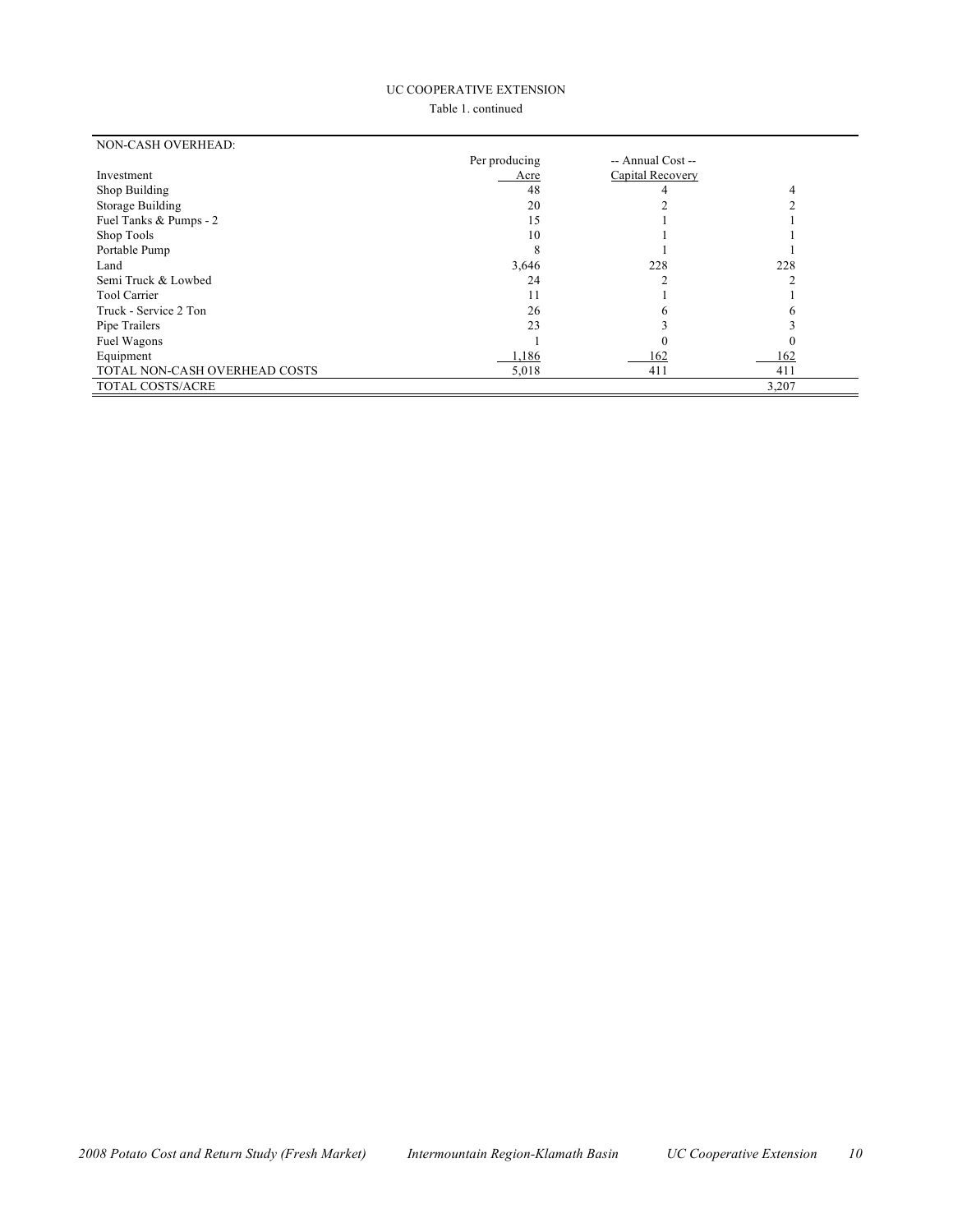#### UC COOPERATIVE EXTENSION Table 2 COSTS AND RETURNS PER ACRE TO PRODUCE POTATOES KLAMATH BASIN IN THE INTERMOUNTAIN REGION- 2008

| Labor Rate:<br>\$19.14/hr. machine labor |                             |             | Interest Rate:            | 8.75%          |      |
|------------------------------------------|-----------------------------|-------------|---------------------------|----------------|------|
| \$12.51/hr. non-machine labor            |                             |             | Yield per Acre: 500.0 Cwt |                |      |
|                                          |                             |             | Price or                  | Value or       | Your |
|                                          | Quantity/Acre Unit          |             | Cost/Unit                 | Cost/Acre      | Cost |
| <b>GROSS RETURNS</b>                     |                             |             |                           |                |      |
| Potatoes - Fresh Market                  | 500.0 Cwt                   |             | 7.00                      | 3,500          |      |
| TOTAL GROSS RETURNS FOR POTATOES         |                             |             |                           | 3,500          |      |
| OPERATING COSTS                          |                             |             |                           |                |      |
| Irrigation:                              |                             |             |                           |                |      |
| Water                                    | 25.00 AcIn                  |             | 6.11                      | 153            |      |
| Fumigant:                                |                             |             |                           |                |      |
| Vapam HL<br>Custom:                      | 36.00 Gal                   |             | 4.08                      | 147            |      |
| <b>Gypsum Application</b>                |                             | $0.25$ Ton  | 6.00                      | $\overline{2}$ |      |
| Apply Fertilizer                         |                             | $1.00$ Acre | 25.00                     | 25             |      |
| <b>Treat Potato Seed</b>                 |                             | 1.00 Cwt    | 3.25                      | 3              |      |
| Air Application                          |                             | 5.15 Acre   | 8.50                      | 44             |      |
| Fertilizer:                              |                             |             |                           |                |      |
| Gypsum                                   | 250.00 Lb                   |             | 0.047                     | 12             |      |
| $16-20-0$                                | 150.00 Lb N                 |             | 1.63                      | 244            |      |
| $10-34-0$                                | 20.00 Gal                   |             | 2.23                      | 45             |      |
| Potash                                   | 150.00 Lb                   |             | 0.223                     | 33             |      |
| Zinc                                     | $10.00$ Lb                  |             | 2.18                      | 22             |      |
| Copper                                   | $10.00$ Lb                  |             | 5.64                      | 56             |      |
| Manganese                                | 10.00 Lb                    |             | 1.54                      | 15             |      |
| Calcium Nitrate                          | 10.00 Gal                   |             | 2.15                      | 22             |      |
| APS                                      | 15.00 Gal                   |             | 2.46                      | 37             |      |
| Fungicide:                               |                             |             |                           | 26             |      |
| Vydate L<br>Quadris                      | $2.00$ Pint<br>$10.00$ FlOz |             | 12.82<br>3.12             | 31             |      |
| Ridomil Gold Bravo                       | $3.60$ Lb                   |             | 20.41                     | 73             |      |
| Endura                                   | $12.00 \text{ Oz}$          |             | 4.27                      | 51             |      |
| Dithane F45                              |                             | 3.00 Pint   | 2.13                      | 6              |      |
| <b>CIPC</b>                              | 250.00 Cwt                  |             | 0.17                      | 43             |      |
| Herbicide:                               |                             |             |                           |                |      |
| Outlook                                  | $5.00\text{ Oz}$            |             | 1.457                     | 7              |      |
| Prowl H <sub>2</sub> O                   |                             | 0.88 Pint   | 5.024                     | $\overline{4}$ |      |
| Matrix DF                                | $1.50$ Oz                   |             | 16.74                     | 25             |      |
| Insecticide:                             |                             |             |                           |                |      |
| Sencor 75 DF                             |                             | $1.66$ FlOz | 1.81                      | 3              |      |
| Monitor 4                                |                             | 3.60 Pint   | 17.56                     | 63             |      |
| Bravo Weatherstik                        |                             | 1.50 Pint   | 5.298                     | 8              |      |
| Growth Regulator:                        | 1.06 Gal                    |             |                           |                |      |
| Royal MH-30<br>Desiccant:                |                             |             | 49.19                     | 52             |      |
| Reglone Desiccant                        |                             | 1.00 Pint   | 17.73                     | 18             |      |
| Assessment:                              |                             |             |                           |                |      |
| <b>CPRAB</b> Assessment                  | 500.00 Cwt                  |             | 0.16                      | 80             |      |
| Contract:                                |                             |             |                           |                |      |
| <b>Store Potatoes</b>                    | 500.00 Cwt                  |             | 0.40                      | 200            |      |
| Labor (machine)                          | 10.96 Hrs                   |             | 19.14                     | 210            |      |
| Labor (non-machine)                      | 17.97 Hrs                   |             | 12.51                     | 225            |      |
| Fuel - Gas                               |                             | 3.42 Gal    | 3.10                      | 11             |      |
| Fuel - Diesel                            | 64.68 Gal                   |             | 2.50                      | 162            |      |
| Lube                                     |                             |             |                           | 26             |      |
| Machinery repair                         |                             |             |                           | 78             |      |
| Interest on Operating Capital @ 8.75%    |                             |             |                           | 60             |      |
| TOTAL OPERATING COSTS/ACRE               |                             |             |                           | 2,216          |      |
| NET RETURNS ABOVE OPERATING COSTS        |                             |             |                           | 1,284          |      |

*2008 Potato Cost and Return Study (Fresh Market) Intermountain Region-Klamath Basin UC Cooperative Extension 11*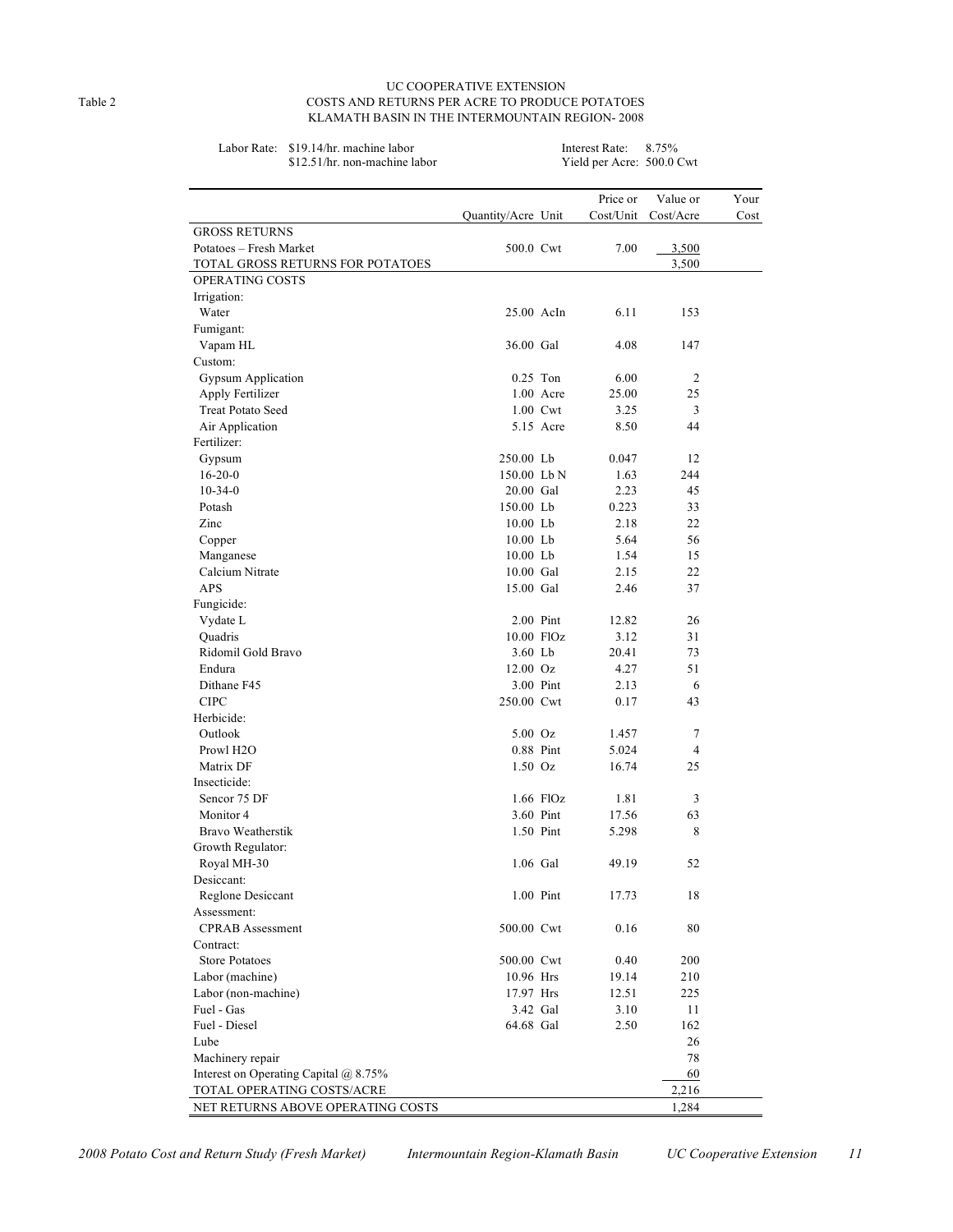#### UC COOPERATIVE EXTENSION

Table 2. continued

| <b>CASH OVERHEAD COSTS:</b>                 |          |  |
|---------------------------------------------|----------|--|
| Liability Insurance                         | 1        |  |
| Office Expense                              | 12       |  |
| <b>Field Sanitation</b>                     | 1        |  |
| Land Rent                                   | 313      |  |
| Field Supervisors - 2                       | 55       |  |
| Irrigation Pipe Rental                      | 102      |  |
| <b>Property Taxes</b>                       | 45       |  |
| Property Insurance                          | 33       |  |
| <b>Investment Repairs</b>                   | 7        |  |
| TOTAL CASH OVERHEAD COSTS/ACRE              | 569      |  |
| <b>TOTAL CASH COSTS/ACRE</b>                | 2,785    |  |
| NON-CASH OVERHEAD COSTS (CAPITAL RECOVERY): |          |  |
| Shop Building                               | 4        |  |
| Storage Building                            | 2        |  |
| Fuel Tanks & Pumps                          | 1        |  |
| Shop Tools                                  | 1        |  |
| Portable Pump                               | 1        |  |
| Land                                        | 228      |  |
| Semi Truck & Lowbed Trailer                 | 2        |  |
| <b>Tool Carrier</b>                         |          |  |
| Truck - Service 2 Ton                       | 6        |  |
| Pipe Trailers                               | 3        |  |
| Fuel Wagons                                 | $\Omega$ |  |
| Equipment                                   | 162      |  |
| TOTAL NON-CASH OVERHEAD COSTS/ACRE          | 411      |  |
| TOTAL COSTS/ACRE                            | 3,207    |  |
| NET RETURNS ABOVE TOTAL COSTS               | 293      |  |

§ Total returns will vary across farms because of differing support under government programs.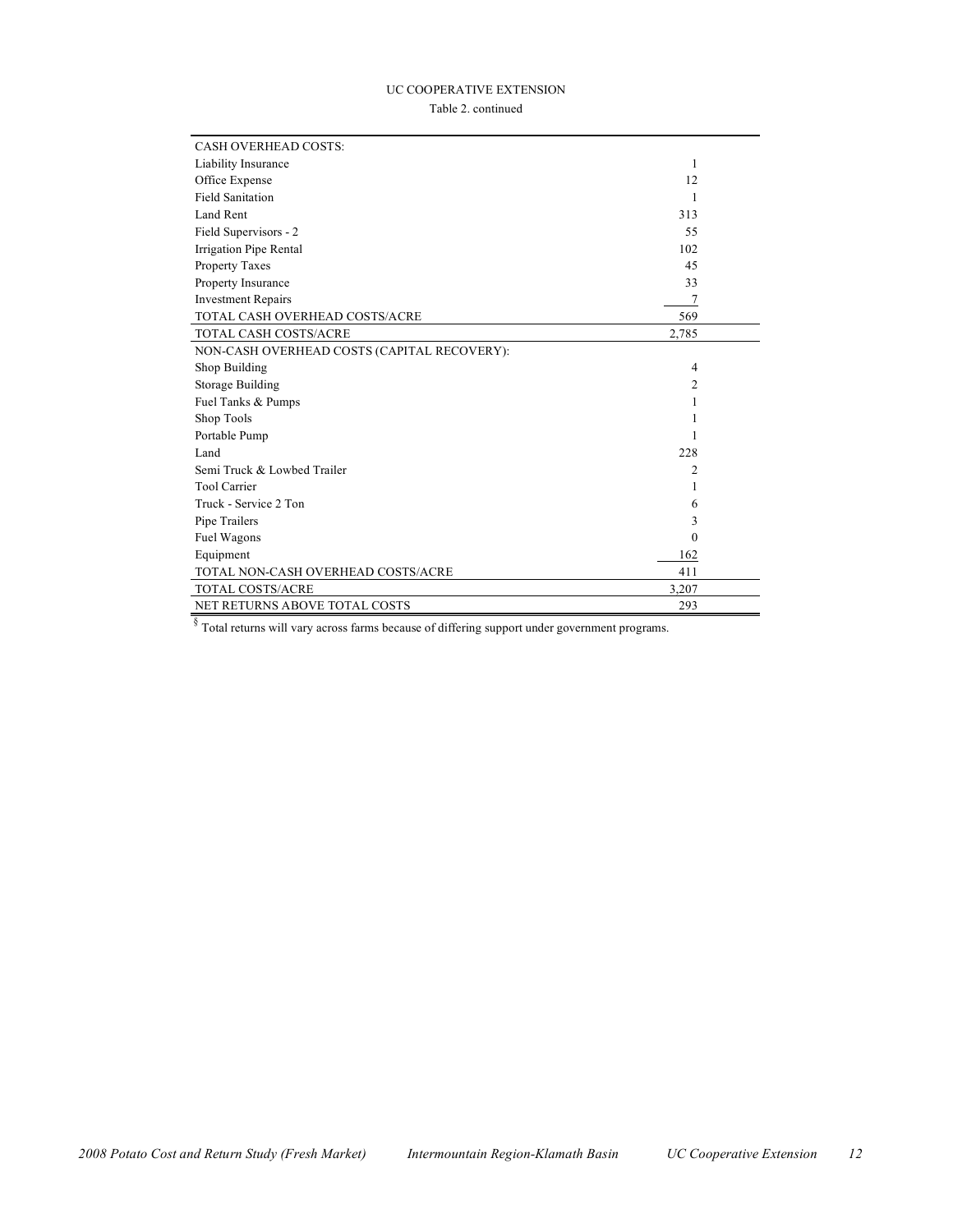#### UC COOPERATIVE EXTENSION Table 3. MONTHLY CASH COSTS PER ACRE TO PRODUCE POTATO KLAMATH BASIN IN THE INTERMOUNTAIN REGION- 2008

| Beginning SEP 07                                     | <b>SEP</b>               | OCT              | <b>NOV</b>       | DEC            | JAN              | FEB              | MAR              |                  | APR MAY        | <b>JUN</b>       |                  | JUL AUG        | SEP              | OCT              | <b>TOTAL</b>    |
|------------------------------------------------------|--------------------------|------------------|------------------|----------------|------------------|------------------|------------------|------------------|----------------|------------------|------------------|----------------|------------------|------------------|-----------------|
| Ending OCT 08                                        | 07                       | 07               | 07               | 07             | 08               | 08               | 08               | 08               | 08             | 08               | 08               | 08             | 08               | 08               |                 |
| Preplant:                                            |                          |                  |                  |                |                  |                  |                  |                  |                |                  |                  |                |                  |                  |                 |
| Land Prep: Chop Crop Residue on 80% of Acres         | 10                       |                  |                  |                |                  |                  |                  |                  |                |                  |                  |                |                  |                  | 10              |
| Land Prep: Stubble Disc Field 1.5X                   | 15                       |                  |                  |                |                  |                  |                  |                  |                |                  |                  |                |                  |                  | 15              |
| Land Prep: Rip 1.5X on 25% of Acres                  | $\overline{7}$           |                  |                  |                |                  |                  |                  |                  |                |                  |                  |                |                  |                  | 7               |
| Land Prep: Pre-irrigate                              | 55                       |                  |                  |                |                  |                  |                  |                  |                |                  |                  |                |                  |                  | 55              |
| Land Prep: Rotospike & Vapam 25% of Acre             | $\overline{4}$           |                  |                  |                |                  |                  |                  |                  |                |                  |                  |                |                  |                  | $\overline{4}$  |
| Land Prep: Apply Gypsum on 25% of Acres              |                          | 13               |                  |                |                  |                  |                  |                  |                |                  |                  |                |                  |                  | 13              |
| Land Prep: Chisel 25% of Acres                       |                          |                  |                  |                |                  |                  |                  | 2                |                |                  |                  |                |                  |                  | 2               |
| Land Prep: Rotospike & Vapam (65%) 75% of Acres      |                          |                  |                  |                |                  |                  |                  | 12               |                |                  |                  |                |                  |                  | 12              |
| Fertilize Beds                                       |                          |                  |                  |                |                  |                  |                  |                  | 441            |                  |                  |                |                  |                  | 441             |
| TOTAL PREPLANT COSTS                                 | 90                       | 13               |                  |                |                  |                  |                  | 14               | 441            |                  |                  |                |                  |                  | 559             |
| Cultural:                                            |                          |                  |                  |                |                  |                  |                  |                  |                |                  |                  |                |                  |                  |                 |
| <b>Plant Potatoes</b>                                |                          |                  |                  |                |                  |                  |                  |                  | 81             |                  |                  |                |                  |                  | 81              |
| Weed Control - Cultivate                             |                          |                  |                  |                |                  |                  |                  |                  | 8              |                  |                  |                |                  |                  | 8               |
| Irrigate & Fertilize                                 |                          |                  |                  |                |                  |                  |                  |                  |                | 100              |                  |                |                  |                  | 100             |
| Weed Control - Outlook & Prowl on 25% of Acres       |                          |                  |                  |                |                  |                  |                  |                  |                | 27               |                  |                |                  |                  | 27              |
| Insect Control - Sencor & Matrix                     |                          |                  |                  |                |                  |                  |                  |                  |                | 45               |                  |                |                  |                  | 45              |
| Disease Control - Ridomil Gold Bravo on 90% of Acres |                          |                  |                  |                |                  |                  |                  |                  |                | 54               |                  |                |                  |                  | 54              |
| Irrigate                                             |                          |                  |                  |                |                  |                  |                  |                  |                |                  | 19               | 62             | 28               |                  | 109             |
| Insect Control - Monitor 2X - on 90% of Acres        |                          |                  |                  |                |                  |                  |                  |                  |                |                  | 39               | 39             |                  |                  | 79              |
| Disease Control - Endura 2X                          |                          |                  |                  |                |                  |                  |                  |                  |                |                  | 90               |                |                  |                  | 90              |
| Disease Control - Ridomil Gold Bravo on 90% of Acres |                          |                  |                  |                |                  |                  |                  |                  |                |                  | 56               |                |                  |                  | 56              |
| Disease Control - Dithane                            |                          |                  |                  |                |                  |                  |                  |                  |                |                  |                  | 15             |                  |                  | 15              |
| Disease Control - Bravo                              |                          |                  |                  |                |                  |                  |                  |                  |                |                  |                  | 16             |                  |                  | 16              |
| Growth Regulator - Royal on 85% of Acres             |                          |                  |                  |                |                  |                  |                  |                  |                |                  |                  | 59             |                  |                  | 59              |
| Pickup Truck Use (6 Pickups)                         |                          |                  |                  |                |                  |                  |                  |                  |                |                  |                  |                |                  | 39               | 39              |
| ATV Use                                              |                          |                  | -1               | -1             | -1               |                  |                  |                  | -1             | -1               | -1               | $\mathbf{1}$   | $\mathbf{1}$     | $\mathbf{1}$     | 10              |
| TOTAL CULTURAL COSTS                                 |                          |                  |                  |                | $\mathbf{1}$     |                  |                  |                  | 90             | 227              | 206              | 192            | 29               | 39               | 789             |
| Preharvest:                                          |                          |                  |                  |                |                  |                  |                  |                  |                |                  |                  |                |                  |                  |                 |
| Desiccant Application on 50% of Acres                |                          |                  |                  |                |                  |                  |                  |                  |                |                  |                  |                | 22               |                  | 22              |
| Take Out Pump & Pipe                                 |                          |                  |                  |                |                  |                  |                  |                  |                |                  |                  |                | 29               |                  | 29              |
| Roll Crop                                            |                          |                  |                  |                |                  |                  |                  |                  |                |                  |                  |                | $\overline{4}$   |                  | $\overline{4}$  |
| TOTAL PREHARVEST COSTS                               |                          |                  |                  |                |                  |                  |                  |                  |                |                  |                  |                | 55               |                  | 55              |
| Harvest:                                             |                          |                  |                  |                |                  |                  |                  |                  |                |                  |                  |                |                  |                  |                 |
| Cut Beds                                             |                          |                  |                  |                |                  |                  |                  |                  |                |                  |                  |                |                  | $\tau$           | $\tau$          |
| Dig Potatoes                                         |                          |                  |                  |                |                  |                  |                  |                  |                |                  |                  |                |                  | 151              | 151             |
| <b>Windrow Potatoes</b>                              |                          |                  |                  |                |                  |                  |                  |                  |                |                  |                  |                |                  | 45               | 45              |
| <b>Bulk Potatoes</b>                                 |                          |                  |                  |                |                  |                  |                  |                  |                |                  |                  |                |                  | 38               | 38              |
| Haul From Field                                      |                          |                  |                  |                |                  |                  |                  |                  |                |                  |                  |                |                  | 84               | 84              |
| Assessments/Fees                                     |                          |                  |                  |                |                  |                  |                  |                  |                |                  |                  |                |                  | 80               | 80              |
| Elevate & Remove Dirt                                |                          |                  |                  |                |                  |                  |                  |                  |                |                  |                  |                |                  | 44               | 44              |
| Holding Tub                                          |                          |                  |                  |                |                  |                  |                  |                  |                |                  |                  |                |                  | 63               | 63              |
| Store Potatoes In Shed                               |                          |                  |                  |                |                  |                  |                  |                  |                |                  |                  |                |                  | 200              | 200             |
| Treat For Sprouts on 50% of Acres                    |                          |                  |                  |                |                  |                  |                  |                  |                |                  |                  |                |                  | 44               | $\overline{44}$ |
| TOTAL HARVEST COSTS                                  |                          |                  |                  |                |                  |                  |                  |                  |                |                  |                  |                |                  | 754              | 754             |
| Interest on Operating Capital @ 8.75%                | $\mathbf{1}$             | $\mathbf{1}$     | $\mathbf{1}$     | $\mathbf{1}$   | $\mathbf{1}$     | $\mathbf{1}$     | $\mathbf{1}$     | $\mathbf{1}$     | 5              | 6                | 8                | 9              | 10               | 16               | 60              |
| TOTAL OPERATING COSTS/ACRE                           | 92                       | 15               | $\mathbf{1}$     | $\overline{c}$ | $\sqrt{2}$       | $\overline{c}$   | $\overline{c}$   | 15               | 536            | 233              | 214              | 202            | 93               | 809              | 2,216           |
| <b>CASH OVERHEAD:</b>                                |                          |                  |                  |                |                  |                  |                  |                  |                |                  |                  |                |                  |                  |                 |
| Liability Insurance                                  |                          |                  |                  |                | $\mathbf{1}$     |                  |                  |                  |                |                  |                  |                |                  |                  | $\mathbf{1}$    |
| Office Expense                                       | 1                        | $\mathbf{1}$     | $\mathbf{1}$     | $\mathbf{1}$   | $\mathbf{1}$     | $\mathbf{1}$     | 1                | 1                | $\mathbf{1}$   | $\mathbf{1}$     | $\mathbf{1}$     | 1              | $\mathbf{1}$     | $\mathbf{1}$     | 12              |
| <b>Field Sanitation</b>                              | $\boldsymbol{0}$         | $\boldsymbol{0}$ | $\boldsymbol{0}$ | $\mathbf{0}$   | $\boldsymbol{0}$ | $\boldsymbol{0}$ | $\boldsymbol{0}$ | $\boldsymbol{0}$ | $\overline{0}$ | $\boldsymbol{0}$ | $\boldsymbol{0}$ | $\mathbf{0}$   | $\boldsymbol{0}$ | $\boldsymbol{0}$ | $\mathbf{1}$    |
| Land Rent                                            | 313                      |                  |                  |                |                  |                  |                  |                  |                |                  |                  |                |                  |                  | 313             |
| Field Supervisor - 2                                 | $\overline{4}$           | 4                | 4                | 4              | $\overline{4}$   | 4                | 4                | 4                | 4              | $\overline{4}$   | 4                | 4              | $\overline{4}$   | 4                | 55              |
| Irrigation Pipe Rental                               | $\overline{\mathcal{I}}$ | $\overline{7}$   | $\overline{7}$   | $\overline{7}$ | $\boldsymbol{7}$ | $\tau$           | $\overline{7}$   | $\overline{7}$   | $\overline{7}$ | $\overline{7}$   | $\overline{7}$   | $\overline{7}$ | $\boldsymbol{7}$ | $\tau$           | 102             |
| Property Taxes                                       |                          |                  |                  |                |                  | 23               |                  |                  |                |                  | 23               |                |                  |                  | 45              |
| Property Insurance                                   |                          |                  |                  |                |                  | 17               |                  |                  |                |                  | 17               |                |                  |                  | 33              |
| <b>Investment Repairs</b>                            | 1                        | -1               | -1               | -1             | $\perp$          | $\mathbf{1}$     | $\mathbf{1}$     | 1                | -1             | $\mathbf{1}$     | -1               | $\perp$        |                  |                  | $\overline{7}$  |
| TOTAL CASH OVERHEAD COSTS                            | 325                      | 13               | 13               | 13             | 14               | 52               | 13               | 13               | 13             | 13               | 52               | 13             | 12               | 12               | 569             |
| TOTAL CASH COSTS/ACRE                                | 417                      | 27               | 14               | 14             | 15               | 54               | 14               | 28               | 549            | 246              | 266              | 214            | 105              | 821              | 2,785           |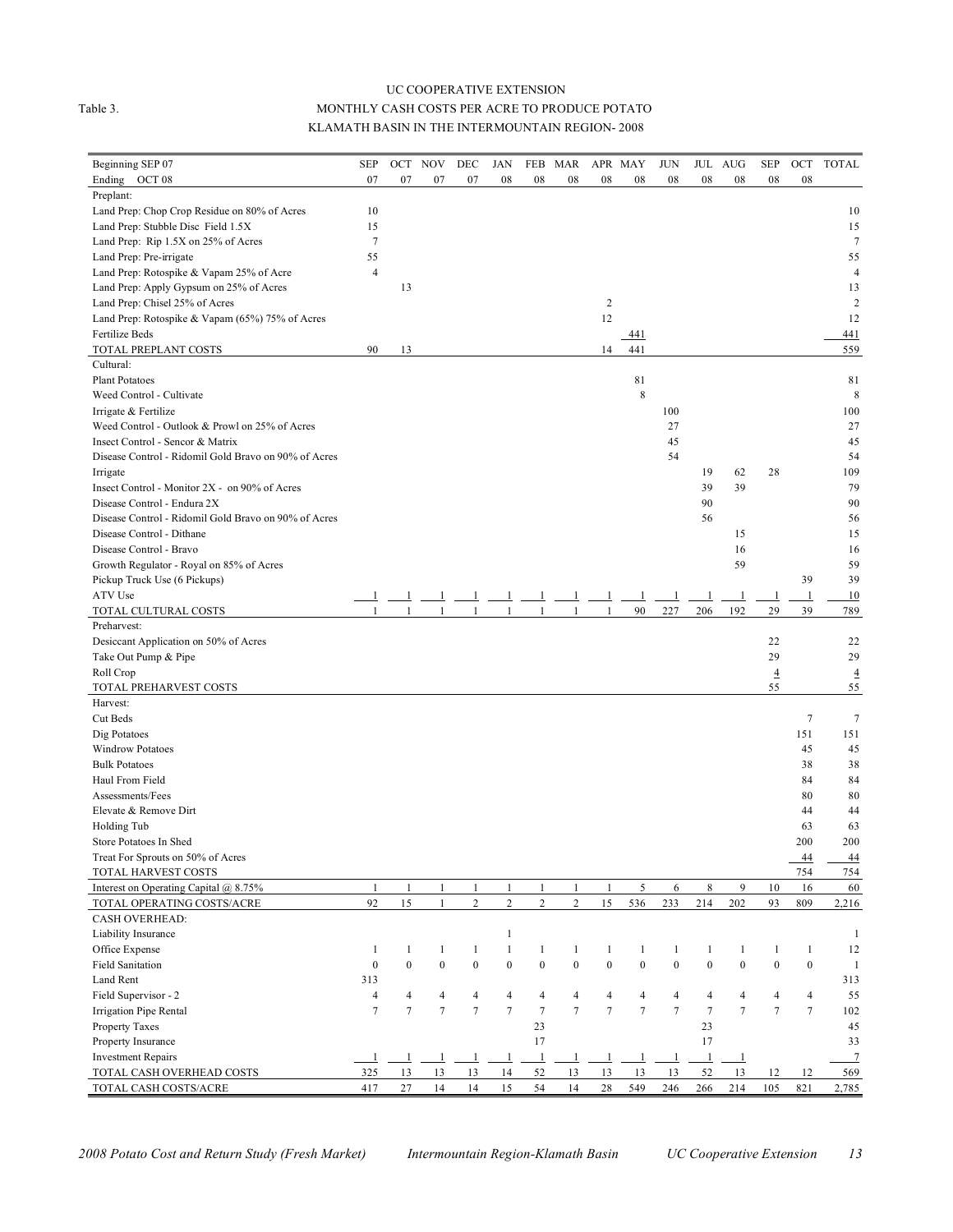#### UC COOPERATIVE EXTENSION Table 4. WHOLE FARM ANNUAL EQUIPMENT, INVESTMENT, AND BUSINESS OVERHEAD COSTS KLAMATH BASIN IN THE INTERMOUNTAIN REGION- 2008

|    |                        |           |      |         |          |        | - Cash Overhead - |         |
|----|------------------------|-----------|------|---------|----------|--------|-------------------|---------|
|    |                        |           | Yrs  | Salvage | Capital  | Insur- |                   |         |
| Υr | Description            | Price     | Life | Value   | Recovery | ance   | Taxes             | Total   |
| 08 | 125 HP 4WD Tractor     | 82,000    | 10   | 24,222  | 9,457    | 393    | 531               | 10,381  |
| 08 | 150 HP 4WD Tractor     | 115,000   | 10   | 33,969  | 13,263   | 551    | 745               | 14,559  |
| 08 | 175 HP 4WD Tractor     | 140,000   | 10   | 41,354  | 16,147   | 671    | 907               | 17,724  |
| 08 | 200 HP 4WD Tractor     | 170,000   | 10   | 50,215  | 19,608   | 815    | 1,101             | 21,522  |
| 08 | 225 HP 4WD Tractor     | 182,000   | 10   | 53,760  | 20,991   | 872    | 1,179             | 23,042  |
| 08 | 75 HP 4WD Tractor      | 42,500    | 10   | 12,554  | 4,902    | 204    | 275               | 5,381   |
| 08 | <b>ATV</b>             | 4,273     | 5    | 1,915   | 683      | 23     | 31                | 737     |
| 08 | <b>ATV</b>             | 4,273     | 5    | 1,915   | 683      | 23     | 31                | 737     |
| 08 | <b>Bed Shaper</b>      | 13,292    | 10   | 2,351   | 1,651    | 58     | 78                | 1,787   |
| 08 | Chisel - 20'           | 28,500    | 10   | 5,040   | 3,540    | 124    | 168               | 3,832   |
| 08 | Cultivator - Sled      | 4,980     | 10   | 881     | 619      | 22     | 29                | 670     |
| 08 | Digger - 2 Row Potato  | 70,000    | 5    | 4,946   | 15,858   | 277    | 375               | 16,510  |
| 08 | Disc - Stubble 15'     | 21,000    | 10   | 3,714   | 2,609    | 91     | 124               | 2,824   |
| 08 | Elevator               | 55,000    | 10   | 9,726   | 6,832    | 239    | 324               | 7,395   |
| 08 | Holding Tub            | 70,000    | 10   | 12,379  | 8,696    | 305    | 412               | 9,412   |
| 08 | Mower - Flail - 15     | 28,000    | 10   | 4,952   | 3,478    | 122    | 165               | 3,765   |
| 08 | Pickup 1/2 Ton         | 22,757    | 5    | 10,199  | 3,639    | 122    | 165               | 3,926   |
| 08 | Pickup 1/2 Ton         | 22,757    | 5    | 10,199  | 3,639    | 122    | 165               | 3,926   |
| 08 | Pickup 1/2 Ton         | 22,757    | 5    | 10,199  | 3.639    | 122    | 165               | 3,926   |
| 08 | Pickup 1/2 Ton         | 22,757    | 5    | 10,199  | 3.639    | 122    | 165               | 3,926   |
| 08 | Pickup 3/4 Ton         | 27,112    | 5    | 12,151  | 4,335    | 145    | 196               | 4,677   |
| 08 | Pickup 3/4 Ton         | 27,112    | 5    | 12,151  | 4,335    | 145    | 196               | 4,677   |
| 08 | Planter - 4 Row Potato | 55,000    | 10   | 9,726   | 6,832    | 239    | 324               | 7,395   |
| 08 | Potato Truck - 20' Bed | 23,000    | 10   | 6,794   | 2,653    | 110    | 149               | 2,912   |
| 08 | Potato Truck - 20' Bed | 23,000    | 10   | 6,794   | 2,653    | 110    | 149               | 2,912   |
| 08 | Potato Truck - 20' Bed | 23,000    | 10   | 6,794   | 2,653    | 110    | 149               | 2,912   |
| 08 | Potato Truck - 20' Bed | 23,000    | 10   | 6,794   | 2,653    | 110    | 149               | 2,912   |
| 08 | Ripper - 14'           | 29,000    | 10   | 5,128   | 3,602    | 126    | 171               | 3,899   |
| 08 | Roller - Flat -15'     | 7,500     | 10   | 1,326   | 932      | 33     | 44                | 1,008   |
| 08 | Rotospike - 15"        | 29,000    | 10   | 5,128   | 3,602    | 126    | 171               | 3,899   |
| 08 | Windrower - Potato     | 50,000    | 10   | 8,842   | 6,211    | 218    | 294               | 6,723   |
|    | <b>TOTAL</b>           | 1,438,570 |      | 386,317 | 184,032  | 6,752  | 9,124             | 199,909 |
|    | 55% of New Cost*       | 791,213   |      | 212,474 | 101,218  | 3,714  | 5,018             | 109,950 |

#### ANNUAL EQUIPMENT COSTS

\*Used to reflect a mix of new and used equipment

#### ANNUAL INVESTMENT COSTS

|                             |         |      |         |                |        | ------ Cash Overhead ------ |              |        |
|-----------------------------|---------|------|---------|----------------|--------|-----------------------------|--------------|--------|
|                             |         | Yrs  | Salvage | Capital        | Insur- |                             |              |        |
| Description                 | Price   | Life |         | Value Recovery | ance   | Taxes                       | Repairs      | Total  |
| <b>INVESTMENT</b>           |         |      |         |                |        |                             |              |        |
| Fuel Tanks & Pumps          | 21,949  | 20   | 2,195   | 1,895          | 89     | 121                         | 439          | 2,544  |
| Fuel Wagons                 | 2,186   | 10   | 219     | 284            | 9      | 12                          | 44           | 349    |
| Land                        | 175,000 | 20   | 175,000 | 10,938         | 1,295  | 1,750                       | $\mathbf{0}$ | 13,983 |
| Pipe Trailers               | 35,000  | 10   | 700     | 4,759          | 132    | 178                         | 700          | 5,770  |
| Portable Pump               | 11,774  | 20   | 1,177   | 1,016          | 48     | 65                          | 589          | 1,718  |
| Semi Truck & Lowbed Trailer | 36,170  | 15   | 3,617   | 3,633          | 147    | 199                         | 531          | 4,510  |
| Shop Building               | 72,168  | 25   | 7,217   | 5,653          | 294    | 397                         | 722          | 7,066  |
| Shop Tools                  | 14,465  | 20   | 1,447   | 1,249          | 59     | 80                          | 145          | 1,532  |
| <b>Storage Building</b>     | 29,112  | 20   | 2,911   | 2,513          | 118    | 160                         | 586          | 3,377  |
| <b>Tool Carrier</b>         | 16,730  | 15   | 1,673   | 1,680          | 68     | 92                          | 837          | 2,677  |
| Truck - Service 2 Ton       | 38,600  | 5    | 3,860   | 8,545          | 157    | 212                         | 3,860        | 12,774 |
| <b>TOTAL INVESTMENT</b>     | 453,154 |      | 200.016 | 42,165         | 2,416  | 3,266                       | 8,453        | 56,300 |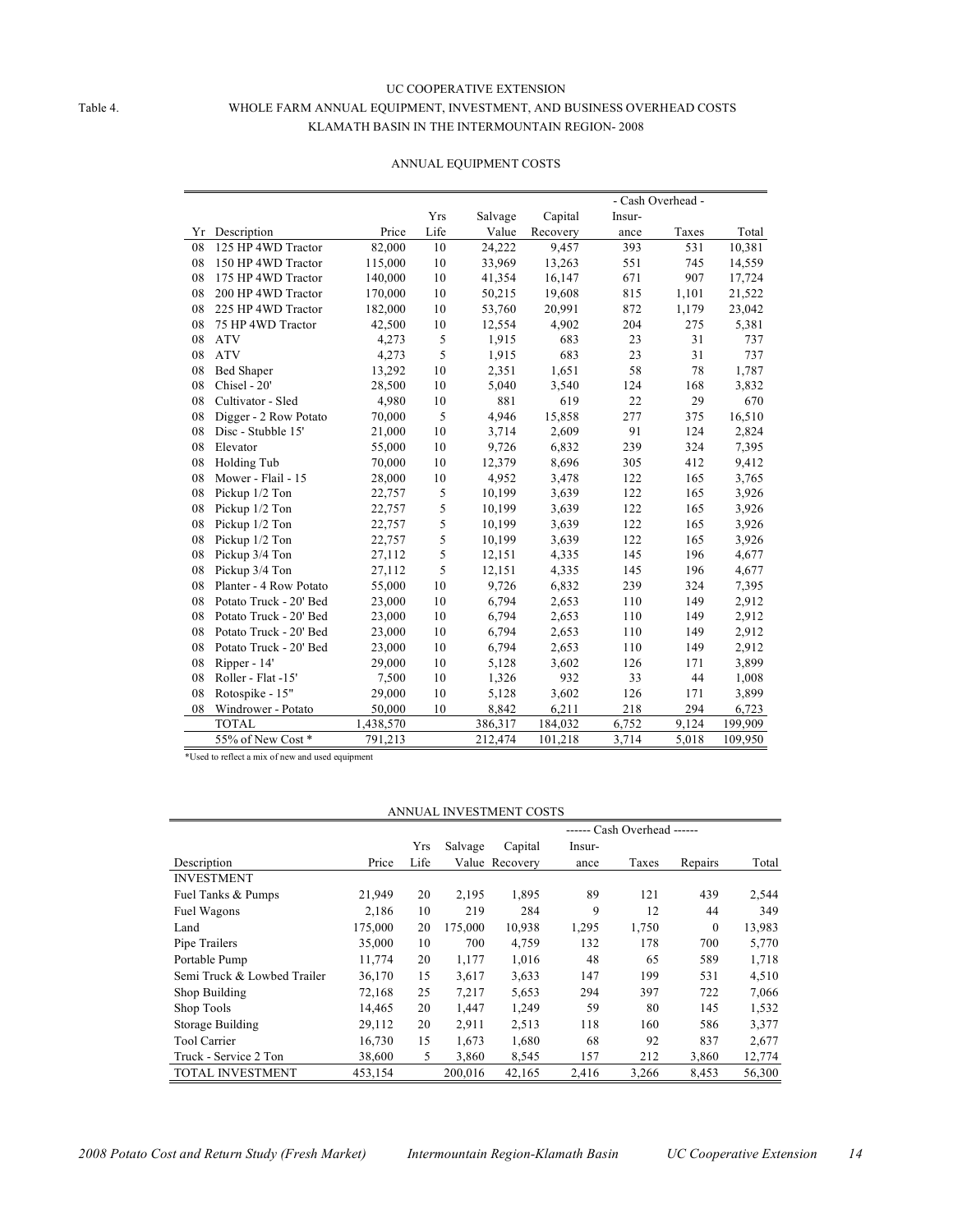#### UC COOPERATIVE EXTENSION

#### Table 4. continued

| ANNUAL BUSINESS OVERHEAD COSTS |        |      |        |         |  |  |  |  |  |  |
|--------------------------------|--------|------|--------|---------|--|--|--|--|--|--|
|                                | Units/ |      | Price/ | Total   |  |  |  |  |  |  |
| Description                    | Farm   | Unit | Unit   | Cost    |  |  |  |  |  |  |
| <b>Field Sanitation</b>        | 1,500  | Acre | 1.00   | 1,500   |  |  |  |  |  |  |
| Field Supervisors - 2          | 1,500  | Acre | 54.67  | 82,005  |  |  |  |  |  |  |
| Irrigation Pipe Rental         | 1,500  | Acre | 101.28 | 151,920 |  |  |  |  |  |  |
| Land Rent                      | 200    | Acre | 300.00 | 60,000  |  |  |  |  |  |  |
| Liability Insurance            | 1,500  | Acre | 0.90   | 1,350   |  |  |  |  |  |  |
| Office Expense                 | 1,500  | Acre | 12.00  | 18,000  |  |  |  |  |  |  |

#### ANNUAL BUSINESS OVERHEAD COSTS

#### UC COOPERATIVE EXTENSION Table 5. HOURLY EQUIPMENT COSTS KLAMATH BASIN IN THE INTERMOUNTAIN REGION- 2008

|    |                        | Actual  |          | - Cash Overhead - |       |         | -------- Operating -------- |       |           |
|----|------------------------|---------|----------|-------------------|-------|---------|-----------------------------|-------|-----------|
|    |                        | Hours   | Capital  | Insur-            |       |         | Fuel &                      | Total | Total     |
| Yr | Description            | Used    | Recovery | ance              | Taxes | Repairs | Lube                        | Oper. | Costs/Hr. |
| 08 | 125 HP 4WD Tractor     | 1,585.2 | 3.28     | 0.14              | 0.18  | 1.95    | 20.86                       | 22.81 | 26.41     |
| 08 | 150 HP 4WD Tractor     | 1,597.7 | 4.57     | 0.19              | 0.26  | 2.73    | 25.03                       | 27.76 | 32.78     |
| 08 | 175 HP 4WD Tractor     | 1,598.7 | 5.55     | 0.23              | 0.31  | 3.33    | 29.20                       | 32.53 | 38.63     |
| 08 | 200 HP 4WD Tractor     | 1,586.2 | 6.80     | 0.28              | 0.38  | 4.04    | 33.37                       | 37.41 | 44.88     |
| 08 | 225 HP 4WD Tractor     | 1,596.4 | 7.23     | 0.30              | 0.41  | 4.33    | 37.54                       | 41.87 | 49.81     |
| 08 | 75 HP 4WD Tractor      | 1,598.8 | 1.69     | 0.07              | 0.09  | 1.01    | 10.59                       | 11.60 | 13.45     |
| 08 | <b>ATV</b>             | 283.0   | 1.33     | 0.04              | 0.06  | 0.25    | 3.56                        | 3.81  | 5.25      |
| 08 | <b>ATV</b>             | 283.0   | 1.33     | 0.04              | 0.06  | 0.25    | 3.56                        | 3.81  | 5.25      |
| 08 | <b>Bed Shaper</b>      | 198.4   | 4.58     | 0.16              | 0.22  | 2.54    | 0.00                        | 2.54  | 7.49      |
| 08 | Chisel - 20'           | 199.3   | 9.77     | 0.34              | 0.46  | 5.50    | 0.00                        | 5.50  | 16.07     |
| 08 | Cultivator - Sled      | 198.4   | 1.71     | 0.06              | 0.08  | 0.95    | 0.00                        | 0.95  | 2.81      |
| 08 | Digger - 2 Row Potato  | 266.2   | 32.76    | 0.57              | 0.77  | 24.64   | 33.37                       | 58.01 | 92.12     |
| 08 | Disc - Stubble 15'     | 198.3   | 7.24     | 0.25              | 0.34  | 3.11    | 0.00                        | 3.11  | 10.95     |
| 08 | Elevator               | 193.6   | 19.41    | 0.68              | 0.92  | 6.74    | 0.00                        | 6.74  | 27.75     |
| 08 | Holding Tub            | 193.6   | 24.70    | 0.87              | 1.17  | 8.58    | 0.00                        | 8.58  | 35.32     |
| 08 | Mower - Flail - 15     | 198.0   | 9.66     | 0.34              | 0.46  | 10.61   | 0.00                        | 10.61 | 21.07     |
| 08 | Pickup 1/2 Ton         | 283.0   | 7.07     | 0.24              | 0.32  | 1.35    | 8.91                        | 10.26 | 17.89     |
| 08 | Pickup 1/2 Ton         | 283.0   | 7.07     | 0.24              | 0.32  | 1.35    | 8.91                        | 10.26 | 17.89     |
| 08 | Pickup 1/2 Ton         | 283.0   | 7.07     | 0.24              | 0.32  | 1.35    | 8.91                        | 10.26 | 17.89     |
| 08 | Pickup 1/2 Ton         | 283.0   | 7.07     | 0.24              | 0.32  | 1.35    | 8.91                        | 10.26 | 17.89     |
| 08 | Pickup 3/4 Ton         | 283.0   | 8.43     | 0.28              | 0.38  | 1.61    | 10.70                       | 12.31 | 21.40     |
| 08 | Pickup 3/4 Ton         | 283.0   | 8.43     | 0.28              | 0.38  | 1.61    | 10.70                       | 12.31 | 21.40     |
| 08 | Planter - 4 Row Potato | 60.5    | 62.11    | 2.18              | 2.94  | 13.52   | 0.00                        | 13.52 | 80.75     |
| 08 | Potato Truck - 20' Bed | 121.0   | 12.06    | 0.50              | 0.68  | 1.67    | 17.25                       | 18.92 | 32.15     |
| 08 | Potato Truck - 20' Bed | 121.0   | 12.06    | 0.50              | 0.68  | 1.67    | 17.25                       | 18.92 | 32.15     |
| 08 | Potato Truck - 20' Bed | 121.0   | 12.06    | 0.50              | 0.68  | 1.67    | 17.25                       | 18.92 | 32.15     |
| 08 | Potato Truck - 20' Bed | 121.0   | 12.06    | 0.50              | 0.68  | 1.67    | 17.25                       | 18.92 | 32.15     |
| 08 | Ripper - 14'           | 198.5   | 9.98     | 0.35              | 0.47  | 5.99    | 0.00                        | 5.99  | 16.80     |
| 08 | Roller - Flat -15'     | 199.1   | 2.57     | 0.09              | 0.12  | 0.78    | 0.00                        | 0.78  | 3.57      |
| 08 | Rotospike - 15"        | 148.3   | 13.36    | 0.47              | 0.63  | 7.76    | 0.00                        | 7.76  | 22.22     |
| 08 | Windrower - Potato     | 161.3   | 21.17    | 0.74              | 1.00  | 18.70   | 0.00                        | 18.70 | 41.62     |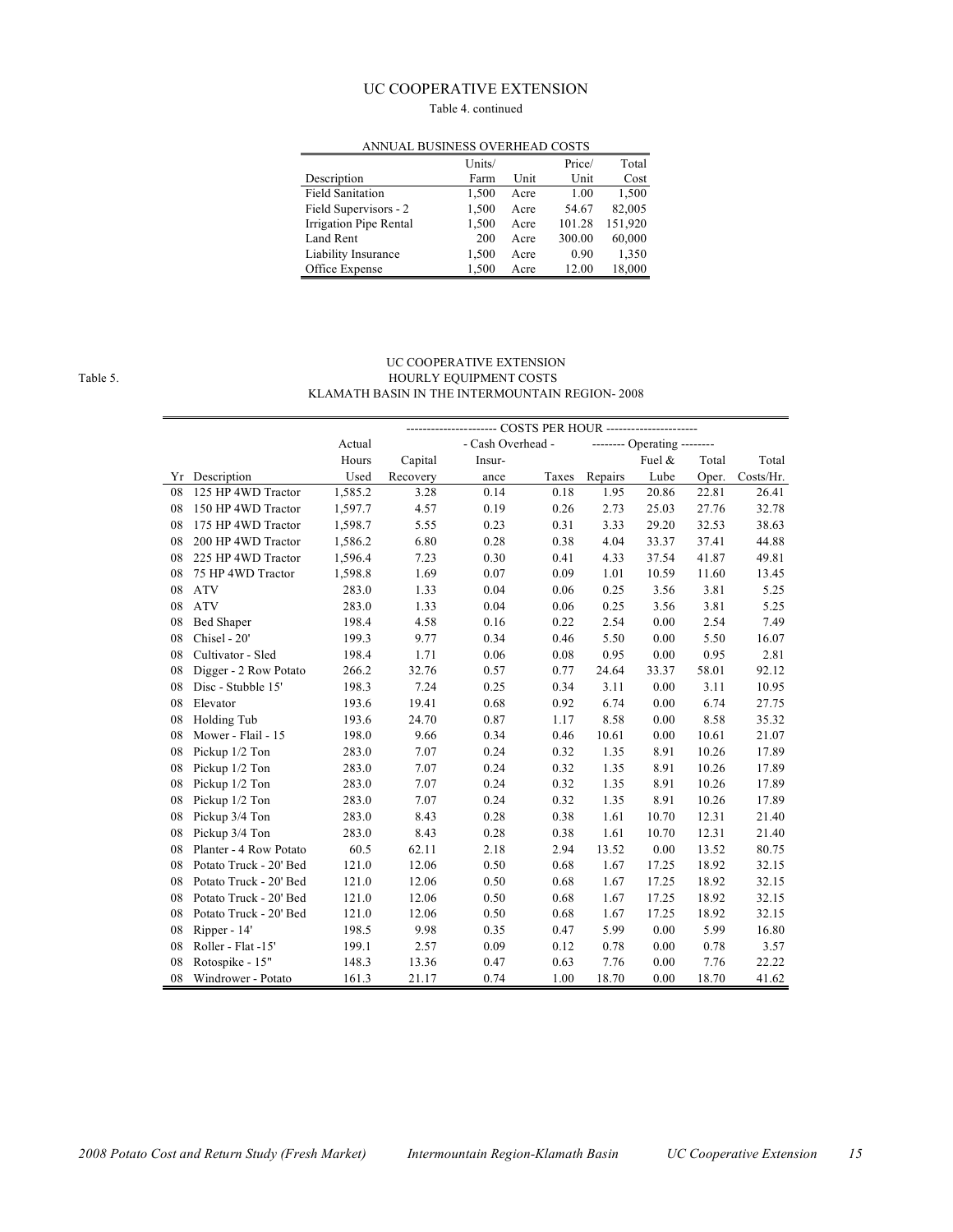#### UC COOPERATIVE EXTENSION Table 6. RANGING ANALYSIS WITH USDA PAYMENTS KLAMATH BASIN IN THE INTERMOUNTAIN REGION- 2008

|                                   |       |       |       | YIELD (CWT/ACRE) |       |       |       |
|-----------------------------------|-------|-------|-------|------------------|-------|-------|-------|
|                                   | 350   | 400   | 450   | 500              | 550   | 600   | 650   |
| <b>OPERATING COSTS/ACRE:</b>      |       |       |       |                  |       |       |       |
| Preplant Cost                     | 559   | 559   | 559   | 559              | 559   | 559   | 559   |
| Cultural Cost                     | 789   | 789   | 789   | 789              | 789   | 789   | 789   |
| Pre-harvest Cost                  | 55    | 55    | 55    | 55               | 55    | 55    | 55    |
| Harvest Cost                      | 528   | 603   | 678   | 754              | 829   | 905   | 980   |
| Interest on operating capital     | 59    | 59    | 60    | 60               | 61    | 61    | 62    |
| <b>TOTAL OPERATING COSTS/ACRE</b> | 1,988 | 2,064 | 2,140 | 2,216            | 2,292 | 2,368 | 2,444 |
| TOTAL OPERATING COSTS/TON         | 5.68  | 5.16  | 4.76  | 4.43             | 4.17  | 3.95  | 3.76  |
| CASH OVERHEAD COSTS/ACRE          | 569   | 569   | 569   | 569              | 569   | 569   | 569   |
| <b>TOTAL CASH COSTS/ACRE</b>      | 2,557 | 2,633 | 2,709 | 2,785            | 2,861 | 2,937 | 3,013 |
| <b>TOTAL CASH COSTS/TON</b>       | 7.31  | 6.58  | 6.02  | 5.57             | 5.20  | 4.89  | 4.64  |
| NON-CASH OVERHEAD COSTS/ACRE      | 419   | 421   | 422   | 423              | 423   | 424   | 425   |
| <b>TOTAL COSTS/ACRE</b>           | 2.976 | 3,053 | 3,130 | 3,207            | 3,284 | 3,361 | 3,438 |
| <b>TOTAL COSTS/TON</b>            | 8.50  | 7.63  | 6.96  | 6.41             | 5.97  | 5.60  | 5.29  |

#### COSTS PER ACRE AT VARYING YIELD TO PRODUCE FRESH MARKET POTATOES

#### NET RETURNS PER ACRE ABOVE OPERATING COSTS FOR FRESH MARKET POTATOES

| <b>PRICE</b>                 |       |       |       | YIELD      |       |       |       |
|------------------------------|-------|-------|-------|------------|-------|-------|-------|
| (DOLLARS/CWT)                |       |       |       | (CWT/ACRE) |       |       |       |
| <b>Fresh Market Potatoes</b> | 350   | 400   | 450   | 500        | 550   | 600   | 650   |
| 5.50                         | $-63$ | 136   | 335   | 534        | 733   | 932   | 1,131 |
| 6.00                         | 112   | 336   | 560   | 784        | 1,008 | 1,232 | 1,456 |
| 6.50                         | 287   | 536   | 785   | 1,034      | 1,283 | 1,532 | 1,781 |
| 7.00                         | 462   | 736   | 1,010 | 1,284      | 1,558 | 1,832 | 2,106 |
| 7.50                         | 637   | 936   | 1,235 | 1,534      | 1,833 | 2,132 | 2,431 |
| 8.00                         | 812   | 1,136 | 1,460 | 1,784      | 2,108 | 2,432 | 2,756 |
| 8.50                         | 987   | 1,336 | 1,685 | 2,034      | 2,383 | 2,732 | 3,081 |

#### NET RETURNS PER ACRE ABOVE CASH COSTS FOR FRESH MARKET POTATOES

| <b>PRICE</b>                 |        | YIELD      |        |       |       |       |       |  |  |
|------------------------------|--------|------------|--------|-------|-------|-------|-------|--|--|
| (DOLLARS/CWT)                |        | (CWT/ACRE) |        |       |       |       |       |  |  |
| <b>Fresh Market Potatoes</b> | 350    | 400        | 450    | 500   | 550   | 600   | 650   |  |  |
| 5.50                         | $-632$ | $-433$     | $-234$ | $-35$ | 164   | 363   | 562   |  |  |
| 6.00                         | $-457$ | $-233$     | -9     | 215   | 439   | 663   | 887   |  |  |
| 6.50                         | $-282$ | $-33$      | 216    | 465   | 714   | 963   | 1,212 |  |  |
| 7.00                         | $-107$ | 167        | 441    | 715   | 989   | 1,263 | 1,537 |  |  |
| 7.50                         | 68     | 367        | 666    | 965   | 1,264 | 1,563 | 1,862 |  |  |
| 8.00                         | 243    | 567        | 891    | 1,215 | 1,539 | 1,863 | 2,187 |  |  |
| 8.50                         | 418    | 767        | 1,116  | 1,465 | 1,814 | 2,163 | 2,512 |  |  |

#### NET RETURNS PER ACRE ABOVE TOTAL COSTS FOR FRESH MARKET POTATOES

| <b>PRICE</b>                 |          |        |        | YIELD      |        |       |       |
|------------------------------|----------|--------|--------|------------|--------|-------|-------|
| (DOLLARS/CWT)                |          |        |        | (CWT/ACRE) |        |       |       |
| <b>Fresh Market Potatoes</b> | 350      | 400    | 450    | 500        | 550    | 600   | 650   |
| 5.50                         | $-1,051$ | $-853$ | $-655$ | $-457$     | $-259$ | $-61$ | 137   |
| 6.00                         | $-876$   | $-653$ | $-430$ | $-207$     | 16     | 239   | 462   |
| 6.50                         | $-701$   | $-453$ | $-205$ | 43         | 291    | 539   | 787   |
| 7.00                         | $-526$   | $-253$ | 20     | 293        | 566    | 839   | 1,112 |
| 7.50                         | $-351$   | $-53$  | 245    | 543        | 841    | 1,139 | 1,437 |
| 8.00                         | $-176$   | 147    | 470    | 793        | 1,116  | 1,439 | 1,762 |
| 8.50                         | $-1$     | 347    | 695    | 1.043      | 1,391  | 1,739 | 2,087 |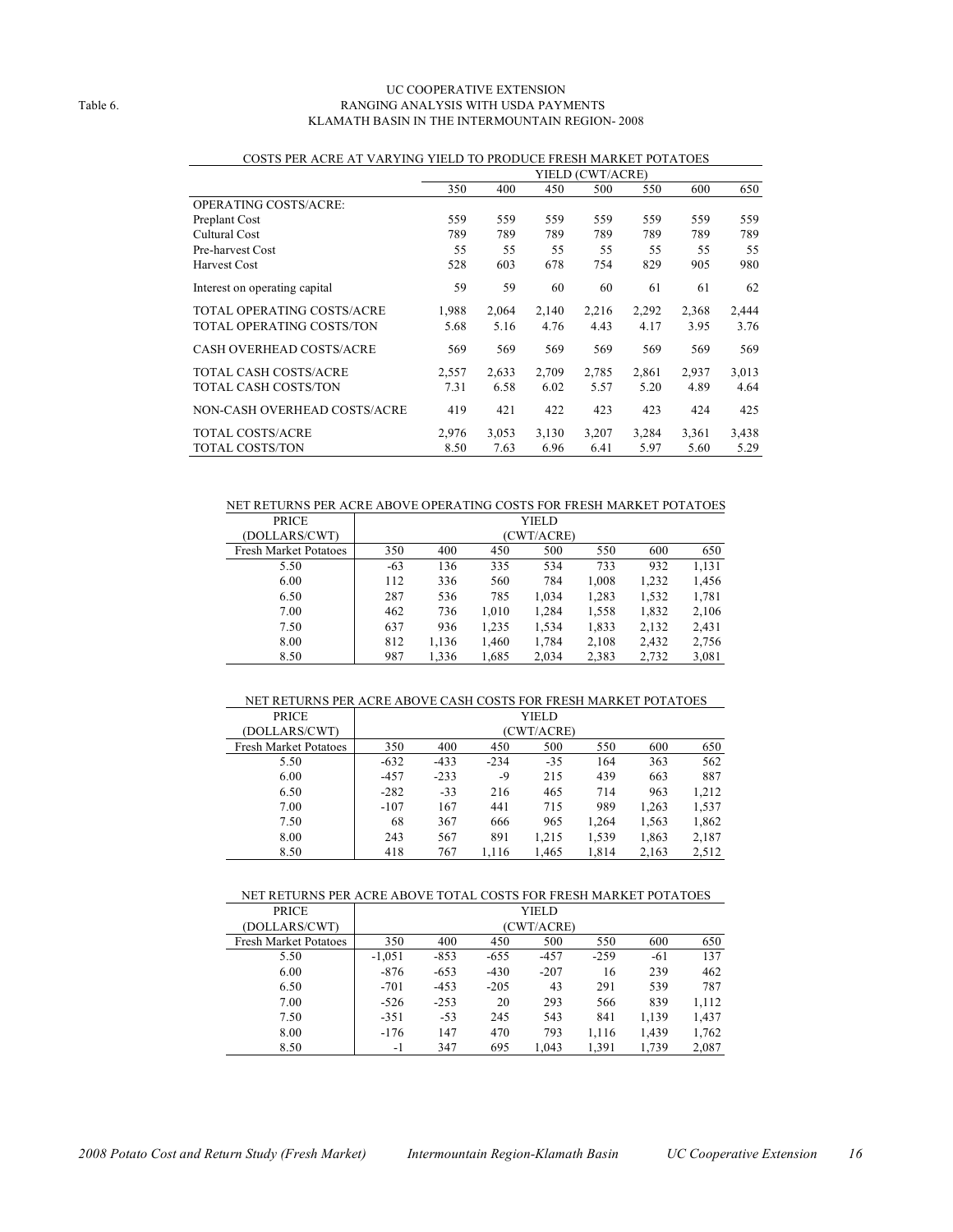#### UC COOPERATIVE EXTENSION Table 7. COSTS AND RETURNS/BREAKEVEN ANALYSIS KLAMATH BASIN IN THE INTERMOUNTAIN REGION- 2008

#### COSTS AND RETURNS - PER ACRE BASIS

|                              | 1. Gross | 2. Operating | 3. Net Returns | 4. Cash | 5. Net Returns | 6. Total | 7. Net Returns |
|------------------------------|----------|--------------|----------------|---------|----------------|----------|----------------|
|                              | Returns  | Costs        | Above Oper.    | Costs   | Above Cash     | Costs    | Above Total    |
| Crop                         |          |              | Costs (1-2)    |         | Costs (1-4)    |          | Costs (1-6)    |
| <b>Fresh Market Potatoes</b> | 3.500    | 2.216        | .284           | 2.785   | 715.           | 3.207    | 293            |

#### COSTS AND RETURNS - TOTAL ACREAGE

|                              | 1. Gross | 2. Operating | 3. Net Returns |         | 4. Cash 5. Net Returns |         | 6. Total 7. Net Returns |
|------------------------------|----------|--------------|----------------|---------|------------------------|---------|-------------------------|
|                              | Returns  | Costs        | Above Oper.    | Costs   | Above Cash             | Costs   | Above Total             |
| Crop                         |          |              | Costs (1-2)    |         | $Costs(1-4)$           |         | Costs (1-6)             |
| <b>Fresh Market Potatoes</b> | 847,000  | 536.263      | 310.737        | 673.952 | 173.048                | 776.210 | 70,790                  |

#### BREAKEVEN PRICES PER YIELD UNIT

|                              |              |                            | -------- Breakeven Price To Cover -------- |       |       |  |  |  |
|------------------------------|--------------|----------------------------|--------------------------------------------|-------|-------|--|--|--|
|                              | Base Yield   | Yield<br>Operating<br>Cash |                                            |       |       |  |  |  |
| Crop                         | (Units/Acre) | Units                      | Costs                                      | Costs | Costs |  |  |  |
|                              |              |                            | ----------- \$ per Yield Unit ------------ |       |       |  |  |  |
| <b>Fresh Market Potatoes</b> | 500.0        | (`wt                       | 443                                        | 5.57  | 6.41  |  |  |  |

#### BREAKEVEN YIELDS PER ACRE

|                              |       |            | -------- Breakeven Yield To Cover -------- |       |       |  |  |
|------------------------------|-------|------------|--------------------------------------------|-------|-------|--|--|
|                              | Yield | Base Price | Total<br>Operating<br>Cash                 |       |       |  |  |
| Crop                         | Units | (\$/Unit)  | Costs                                      | Costs | Costs |  |  |
|                              |       |            | ----------- Yield Units / Acre ----------- |       |       |  |  |
| <b>Fresh Market Potatoes</b> | Cwt   | 7.00       | 316.6                                      | 397.8 | 458.2 |  |  |